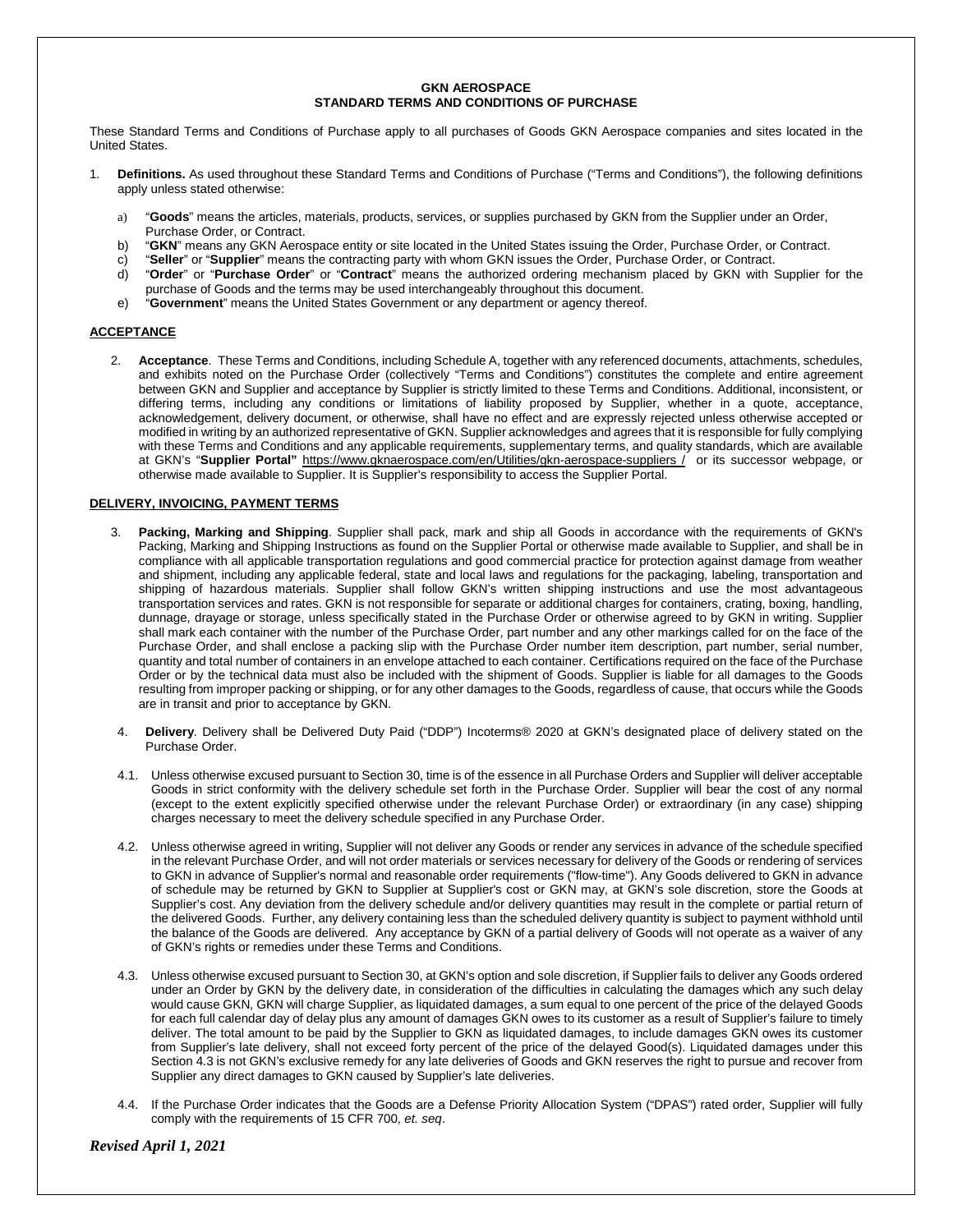#### 5. **Invoicing, Payment Terms**.

- 5.1. **Invoicing**. All invoices shall be sent to GKN at the address stated in the Purchase Order. All invoices must:
	- 5.1.1. Include the applicable GKN Purchase Order number;
	- 5.1.2. Itemize any taxes to be paid by GKN;
	- 5.1.3. Include any line item number(s) from the GKN Purchase Order, description, unit price, quantity and extended price, if any;
	- 5.1.4. If requested by GKN, include the name of the person requesting the material or service;
	- 5.1.5. If requested by GKN by written notification, include Supplier's certification that all Goods were produced and supplied in compliance with the requirements of the Fair Labor Standards Act of 1938, as amended, and of regulations and orders of the U.S. Department of Labor.
- 5.2. **Delays for Non Compliance**. Failure to comply with invoice requirements noted in section 4.1 may result in a delay in payment by GKN and a postponement of the due date until such a time that Supplier has remedied such non-compliance.
- 5.3. **Offset; Withholdings**. GKN may offset against any amounts due under Supplier's invoices: (a) for any damages resulting from Supplier's default under or breach of any Contract with GKN (including any Purchase Order and these Terms and Conditions), which also includes breach under any Contract with a GKN affiliate; (b) any amount owing from Supplier to GKN or any GKN affiliate; (c) any adjustment for shortage or rejection and any costs occasioned thereby, or (d) any overcharge by Supplier. In the event that GKN becomes aware of a potential violation of any governmental law, regulation or order, or contractual obligation by Supplier in relation to its performance, GKN may withhold, without any liability or interest, any payment due to Supplier related to any such potential violation, pending investigation and resolution of such potential violation.
- 5.4. **Payment Terms**. Unless otherwise provided for under the applicable Purchase Order or other written agreement between GKN and Supplier, payment terms shall be net ninety (90) calendar days. The term of any payment provided for in the Purchase Order, and all related discounts, shall be calculated from (i) the date the Goods are received, (ii) the date the Goods are scheduled to be received, or (iii) the date an acceptable invoice is received, whichever is latest.
- 5.5. **Payment Date; Discounts**. If GKN accepts any shipment ahead of schedule, GKN may, in its discretion, make payments on the basis of the scheduled delivery date. The date for the calculation of GKN's entitlement to take a discount under any Supplier invoice will be the date that Goods acceptable to GKN are delivered, or the date that an acceptable invoice is received, whichever is the later.
- 5.6. **Taxes**. All prices indicated in a Purchase Order includes all applicable taxes, impositions, including but not limited to, import and export duties and other similar charges, unless specifically indicated otherwise in such Purchase Order. In the event GKN informs Supplier that the transaction is exempt from sales or use taxes, Supplier shall not charge GKN sales or use taxes for the transaction. Supplier is solely responsible for, and shall ensure prompt payment, of all payroll and income taxes for its employees.
- 6. **Most Favored Customer**. Supplier warrants that it will not charge GKN more for any Goods than it charges any other customer for such Goods. Supplier will adjust prices upon discovery of any amounts paid by GKN that reflect a breach by Supplier of such pricing commitment and refund any excess payments made by GKN. GKN or its representatives, at GKN's cost, may audit all pertinent books, records and files of Supplier in order to verify compliance with this Section 6.

# **INSPECTION, CHANGES, WARRANTY**

- 7. **Inspection**.
- 7.1. **Right to Inspect**. All Goods acquired by GKN from Supplier are subject to GKN's inspection before or after receipt of the Goods by GKN regardless of when title to the Goods transfers to GKN. GKN's inspection may include physical, visual and/or mechanical review, as well as a request by GKN for any documentation necessary to substantiate that the Goods meet quality requirements, specifications, or specific requirements set forth in the Purchase Order.
- 7.2. **Correction, Rejection**. GKN will notify Supplier in writing if any Goods are defective in material or workmanship or not in conformity with the drawings, specifications, samples, required documentation or other requirements. GKN will provide Supplier a commercially reasonable timeframe to correct the defect or non-conformity; provided, however, that GKN may, in addition to any other rights under the Purchase Order, these Terms and Conditions or otherwise, correct or have corrected the defect or nonconformity at Supplier's expense but only to the extent GKN's manufacturing needs require such action in order for GKN to meet its customer requirements. Further, rejected Goods may be returned by GKN to Supplier at Supplier's risk and expense, including without limitation, all costs (including GKN's personnel costs) of unpacking, examining, repacking and reshipping, and transportation of such Goods. Supplier will reimburse GKN for any rejected or returned Goods returned to Supplier and previously paid for by GKN.
- 7.3. **Right of Recovery**. In addition to any other rights GKN may have under the Purchase Order, these Terms and Conditions, or otherwise, GKN may recover any and all costs, expenses and damages paid, incurred or suffered, to include damages GKN pays to its customers and third parties, as a result of or relating to holding, returning, replacing, correcting or rejecting defective or nonconforming Goods to the extent that such costs, expenses or damages were caused by in whole, or in part, by Supplier. In addition, GKN may charge Supplier up to one thousand dollars for each quality notification; the parties agree that this is a reasonable estimate of the initial administrative costs GKN will incur to process a quality notification, and that this charge is not a penalty. GKN may, at its discretion, invoice or debit the Supplier's account in the amount of all such costs incurred.
- 7.4. **On-site Inspection**. All work performed by Supplier is subject to inspection at Supplier's work site by authorized representatives of GKN, GKN's customers or their customers, any governmental entity asserting authority or jurisdiction, or, in the case of a government contract, the government, during normal business hours and upon reasonable prior notice to conduct inspections and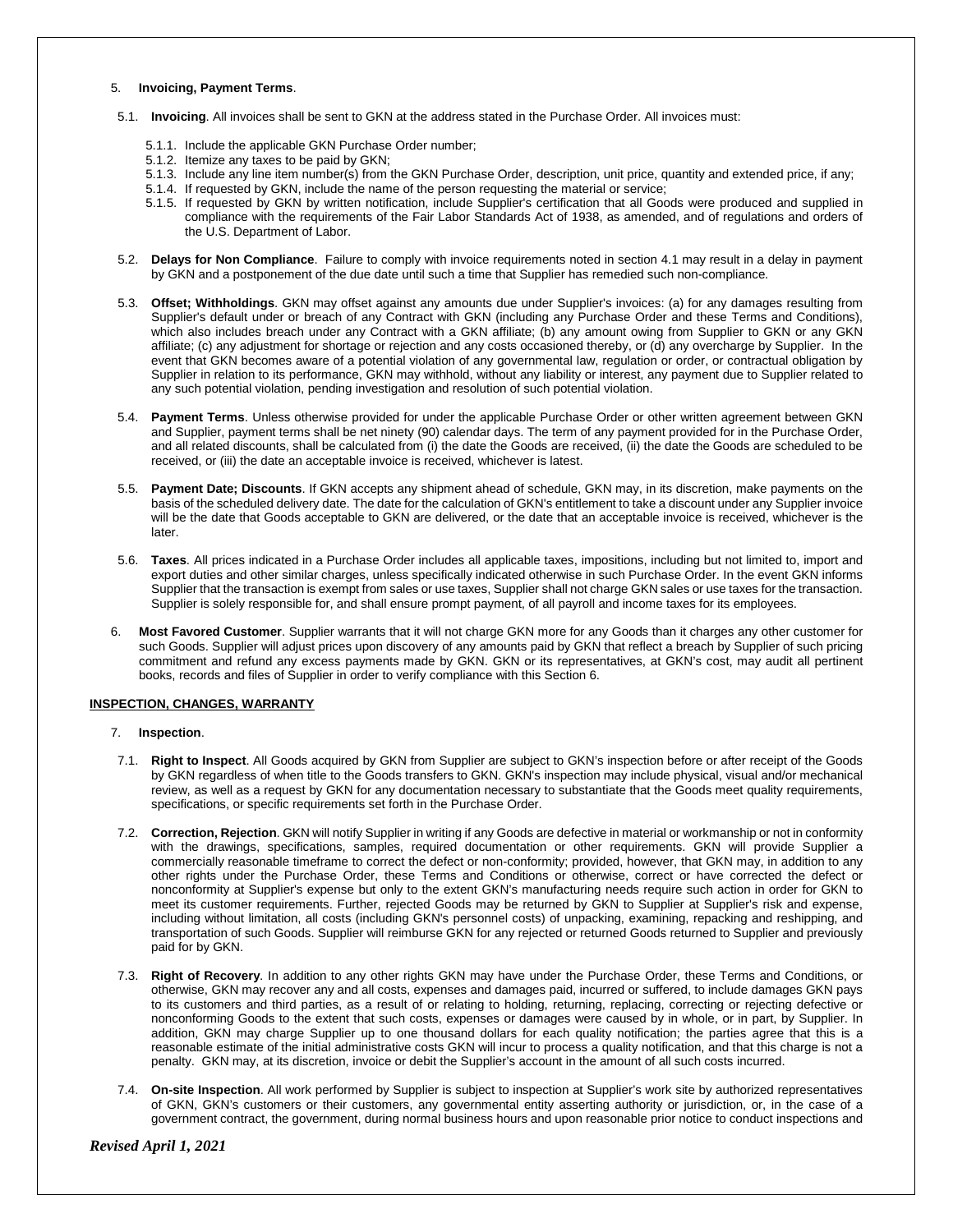tests of any finished or unfinished products used to manufacture Goods. Supplier will make available its facilities to accommodate the safety and reasonable convenience of such representatives. Supplier shall include a substantially similar provision in its subcontracts, if issued, to manufacture Goods. When reasonably requested, representatives of Supplier will accompany GKN, its customers or their customers or the government to Supplier's subcontractor's facilities for such inspection and testing, at no additional cost to GKN or GKN's customer.

- 7.5. **Right of Entry.** GKN and its customers, subcontractors and regulatory agencies shall be allowed entry and are hereby authorized to enter into the premises of the Supplier to inspect and otherwise verify the quality of work, records and material at any place, including the Supplier and Supplier's subcontractor's manufacturing facilities.
- 7.6. **No Waiver**. The inspection, review or approval by GKN of any work, or of any drawing, design or other document, will not be deemed to relieve Supplier of any of its obligations under a Purchase Order or constitute a waiver of any defects or nonconformities. The acceptance by GKN of any Goods will not be deemed to limit or affect any warranty or right of indemnity granted by Supplier under such Purchase Order, these Terms and Conditions or otherwise.

# 8. **Changes**.

- 8.1. **Changes and Adjustments**. GKN may at any time, by written order (and without notice to sureties), make unilateral changes within the general scope of any Purchase Order in any one or more of the following: (i) drawings, designs, specifications or other technical documents; (ii) quantity; (iii) time and place of delivery; and (iv) delivery schedules. Without limiting the foregoing, GKN may at any time, and from time to time, modify its Packing, Marking and Shipping instructions, or the Invoicing instructions by notice to Supplier and such notice shall take precedence over the prior terms. If any such change causes an increase or decrease in the cost of, or time required for performance of any work, an appropriate adjustment in the price and/or delivery schedule will be agreed to by GKN and Supplier. Notwithstanding the foregoing, no adjustment to the benefit of Supplier will be made: (a) for any change to delivery schedule when delivery is rescheduled within twelve (12) months of the originally scheduled delivery date (or longer if the corresponding lead time is longer); or (b) for any change made necessary by reason of defects or nonconformities for which Supplier would be liable under the terms of the Purchase Order, including these Terms and Conditions or otherwise; or (c) for any change to delivery schedule if the amended delivery schedule is commensurate with any delivery schedule changes received by GKN from its customer. Any claim by Supplier for adjustment must be made in writing within twenty (20) days from the date the change was ordered by GKN, the amount claimed, the reasons therefore, and will include necessary documentation to substantiate Supplier's claim for equitable adjustment. GKN may request that Supplier make available its books and records for GKN's examination to allow GKN, its authorized representatives and its customers (including the government if this is a government contract) to verify any claim for equitable adjustment by Supplier. If GKN and Supplier are unable to agree upon an equitable adjustment, the matter will be resolved in accordance with the dispute resolution procedures set forth in Section 35 of these Terms and Conditions. Pending resolution of any such adjustment, Supplier will continue its performance of the Purchase Order as changed. Notwithstanding the above, if GKN enters into an agreement with a customer that provides for no cost increase due to changes to delivery or work schedule, this same provision will apply to any Purchase Order(s) issued to the Supplier.
- 8.2. No equitable adjustment will be granted if the cost of the increase or decrease because of the GKN directed change is equal to or less than three (3) percent of the then current unit price. Price changes are on a per claim basis and cannot be combined.
- 8.3. **Authority to Order Changes**. Changes may be ordered by GKN only in writing issued by an authorized representative of GKN's Purchasing Department that expressly states that it constitutes a change to a specified Purchase Order. If Supplier believes that any other conduct has constituted a change under an order, it will notify GKN immediately in writing as to the nature of such conduct and its effect upon Supplier, but will take no steps to implement a change absent written direction from an authorized representative of GKN's Purchasing Department. If Supplier implements such a change absent such written direction, Supplier will reimburse GKN for any damages GKN incurred from unauthorized changes and under no circumstances shall GKN owe Supplier any equitable adjustment in cost or schedule.
- 9. **Suspension of Work**. GKN may, at any time, by written stop-work order to Supplier, require Supplier to stop all, or any part, of the work called for by a Purchase Order for a period of ninety (90) days after the order is delivered to Supplier, or longer in the event of a design change or if GKN receives a stop-work order from its customer, and for any further period to which the parties may agree. Upon receipt of the order, Supplier will immediately take all reasonable steps to minimize the incurrence of costs allocable to the work covered by the order during the period of work stoppage. Within the indicated ninety (90) days or other longer period, GKN will either (i) cancel the stop-work order, or (ii) let such stop-work order expire, or (iii) terminate the work covered by the stop-work order either for default if GKN has given notice of such default to Supplier and Supplier has had a reasonable period of time to correct such default or for convenience as set forth below in Section 20. Upon cancellation or expiration of a stop work order, the Supplier shall immediately resume work. If a stop-work order is cancelled or allowed to expire, and the suspension effected thereby has a material effect on Supplier's costs or ability to meet the Purchase Order's delivery schedule, the parties will agree to an equitable adjustment in the delivery schedule or purchase price (but with no increase in profit allowed), or both, and the Purchase Order will be modified accordingly, but only if requested by Supplier in writing within thirty (30) days after the suspension ends.
- 10. **Warranties**. Supplier warrants that all Goods and services furnished to GKN will conform to applicable specifications, instructions, drawings, blueprints, data, samples and any other descriptions, will be of good material and workmanship and free from defects, including defects in design where design is Supplier's responsibility, and will be free from all liens and encumbrances, and will be new, merchantable, and fit for the purpose intended. All warranties will survive inspection, test and acceptance of and payment for the relevant Goods and services. This warranty shall be for a period sixty (60) months, unless a different term is stated in prevailing contract documents.
- 10.1. This warranty shall run to GKN and its successors, assigns and customers. This warranty shall begin after GKN's final acceptance. GKN may, at its option, either (i) return for credit or refund, or (ii) require prompt correction or replacement of the defective or nonconforming Goods. Supplier will bear all direct and indirect costs associated with return to Supplier of defective or non-conforming Goods and redelivery to GKN and its customers of corrected or replaced Goods, all of which shall be at Supplier's expense. Supplier shall be liable for all costs of inspecting, assessing, gaining physical access to, and removal and reinstallation of any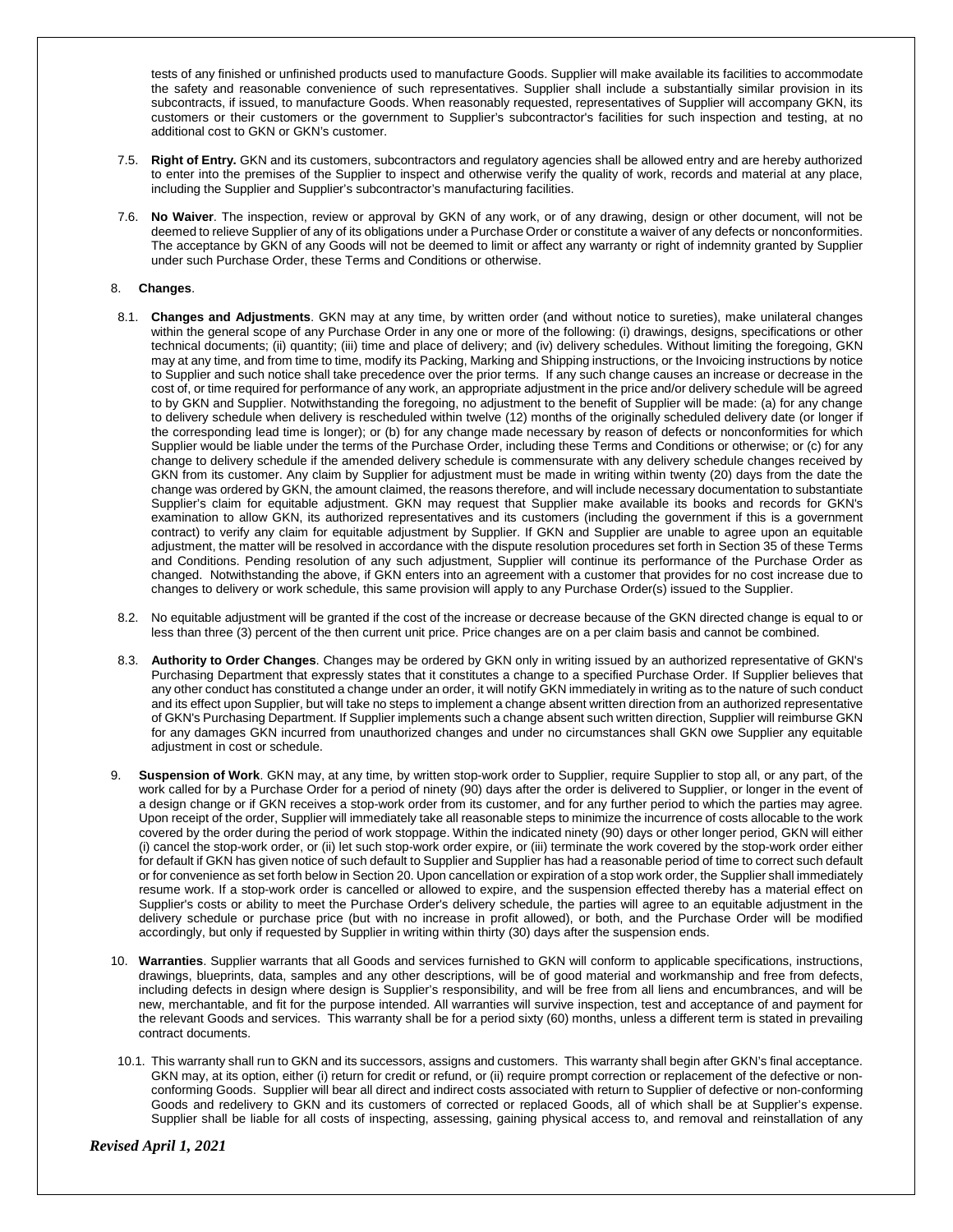installed non-conforming Goods or services or adjoining Goods at GKN or GKN's customer. GKN may, at its discretion, invoice or debit the Seller's account in the amount of the warranty costs incurred.

- 10.2. Deliveries of corrected or replaced Goods or services shall be accomplished promptly and shall be accompanied by written notice specifying that such Goods or services are corrected, repaired or replaced. GKN's remedies with respect to this warranty shall not be limited, restricted or disclaimed in whole or part by any other terms or conditions. GKN retains all its rights at law and in equity for Supplier's breach of warranty.
- 10.3. Goods required to be corrected or replaced shall be subject to this Section and further inspection rights in the same manner and to the same extent as Goods originally delivered under this Contract, but only as to the corrected or replaced part or parts thereof. Even if the parties disagree about the existence of a breach of this warranty, Supplier shall promptly comply with GKN's direction to (i) repair, rework or replace the Goods or (ii) furnish any materials or parts and installation instructions required to successfully correct the defect or nonconformance.
- 11. **Progress Reporting**. Supplier will submit progress reports and other charts and materials to provide complete visibility of planned program tasks and progress against such tasks, in any format or schedule as requested by GKN.

# **PROPRIETARY INFORMATION, INTELLECTUAL PROPERTY**

- 12. **Proprietary Information**. Supplier will maintain the confidentiality of all information furnished by GKN as proprietary or confidential and will not disclose any such information to any other person, or use such information for any purpose other than as strictly necessary in the performance of the Purchase Order to which it relates. Such confidentiality obligation applies, without limitation, to designs, inventions, software programs, source codes, materials, models, processes, methodologies, drawings, specifications, data, reports and other technical or business information and the features of all parts, equipment, tools, gauges, patterns and processes disclosed to Supplier by GKN; and, to information supplied in electronic form, including CAD/CAM and computer aided engineering data. Supplier will not sell or otherwise disclose any such information. Upon fulfillment or termination of any Purchase Order, and as otherwise directed by GKN, Supplier will at its own expense, subject to the specific instructions of GKN, either dispose of all such information supplied by GKN or return such information to GKN. GKN or its representatives may at any time audit all pertinent books, records and files of Supplier in order to verify compliance with this Section. Supplier will, in all of its contracts with its suppliers supporting any GKN Purchase Order, include provisions that secure for GKN the rights and protections provided for by this Section. Notwithstanding the foregoing, the term "Confidential Information" shall not include any information that is: (a) in the public domain through no fault of Supplier; or (b) independently developed by Supplier without breaching this Contract or by parties who have not had, either directly or indirectly, access to or knowledge of the Confidential Information. The foregoing obligations are in addition to and not as a replacement for any obligations under any nondisclosure agreements in place between the parties.
- 13. **Infringement Indemnity**. Supplier shall indemnify GKN, its affiliates, parent company, subcontractors, customers, suppliers, users or operators of the Goods or services ("Indemnified Parties") against liability, including costs, for any and all claims and in all proceedings alleging infringement of any United States or foreign patent or other intellectual property right arising out of the manufacture or delivery of Goods under a Purchase Order, or out of the use of, disposal by, or for the account of GKN of such Goods or service.
- 14. **Non-Disclosure of Transactions**. Supplier will not, and will require its suppliers and subcontractors to not, advertise or publish the fact that GKN has ordered Goods or services from Supplier, or the terms or nature of such Order. Supplier will not, and will require its employees and other representatives to not, disclose such information in company periodicals, press releases, public lectures, theses, sale or other promotional literature, or otherwise, unless such disclosure has been approved by GKN in writing.

#### 15. **Intellectual Property Rights**

- 15.1. All intellectual property rights (including without limitation, patents, utility models, design rights, copyrights, trademarks, mask works, rights in confidential Information, including know-how, in each case whether registered or unregistered and including all applications or rights to apply for such rights) in any and all specifications, designs, drawings, notes, data, documentation, information and other intellectual property that:
	-
	- (i) are supplied by or on behalf of GKN to the Supplier; and/or (ii) arise from the performance of work pursuant to a Purchase arise from the performance of work pursuant to a Purchase Order; and/or
	- (iii) are included in the Goods or services supplied by Supplier under any Purchase Order, shall (in the case of (i) above) remain the property of GKN and (in the case of (ii) and (iii) above) be considered as a "work for hire" and be deemed to be the property of GKN, and the Supplier shall promptly take all necessary steps and do all necessary acts (at Supplier's sole expense) to vest such intellectual property rights in GKN. Supplier assigns all rights, title and interest to any such intellectual property to GKN including all rights to registration, publication, rights to create derivative works and all other rights that are incident to ownership. In the event that any court holds such creative works not to be works for hire, Supplier agrees to assign such intellectual property rights to GKN at GKN's request in consideration of the price paid for Goods or services hereunder.
- 15.2. Further, Supplier acknowledges and agrees that any work of authorship under 15.1 (ii) and (iii) above will be deemed a "Work Made for Hire" to the extent permitted by the United States Copyright Act (17 U.S.C. § 101 (2000)). To the extent that any such work of authorship may not be deemed to be a Work Made for Hire, Supplier hereby irrevocably assigns all ownership rights in and to such work to GKN. If any such work of authorship cannot be assigned, Supplier hereby grants to GKN an exclusive, assignable, irrevocable, perpetual, worldwide, sub-licensable (through one or multiple tiers), royalty-free, unlimited license to use, copy, reproduce, distribute, modify, adapt, alter, translate, improve, create derivative works of, practice, publicly perform, publicly display and digitally perform and display such work in any media now known or hereafter known. Outside the scope of this Contract, Supplier agrees not to (a) practice, display, copy, reproduce, distribute, transfer, modify, adapt, alter, translate, improve, or create derivative works from, or otherwise use, any such work of authorship or (b) incorporate any such work of authorship into any product or invention unrelated to the GKN's business. To the extent moral rights may not be assignable under applicable law and to the extent the following is allowed by the laws in the various countries where Moral Rights exist, Supplier hereby irrevocably waives such moral rights and consents to any action of GKN that would violate such moral rights in the absence of such consent.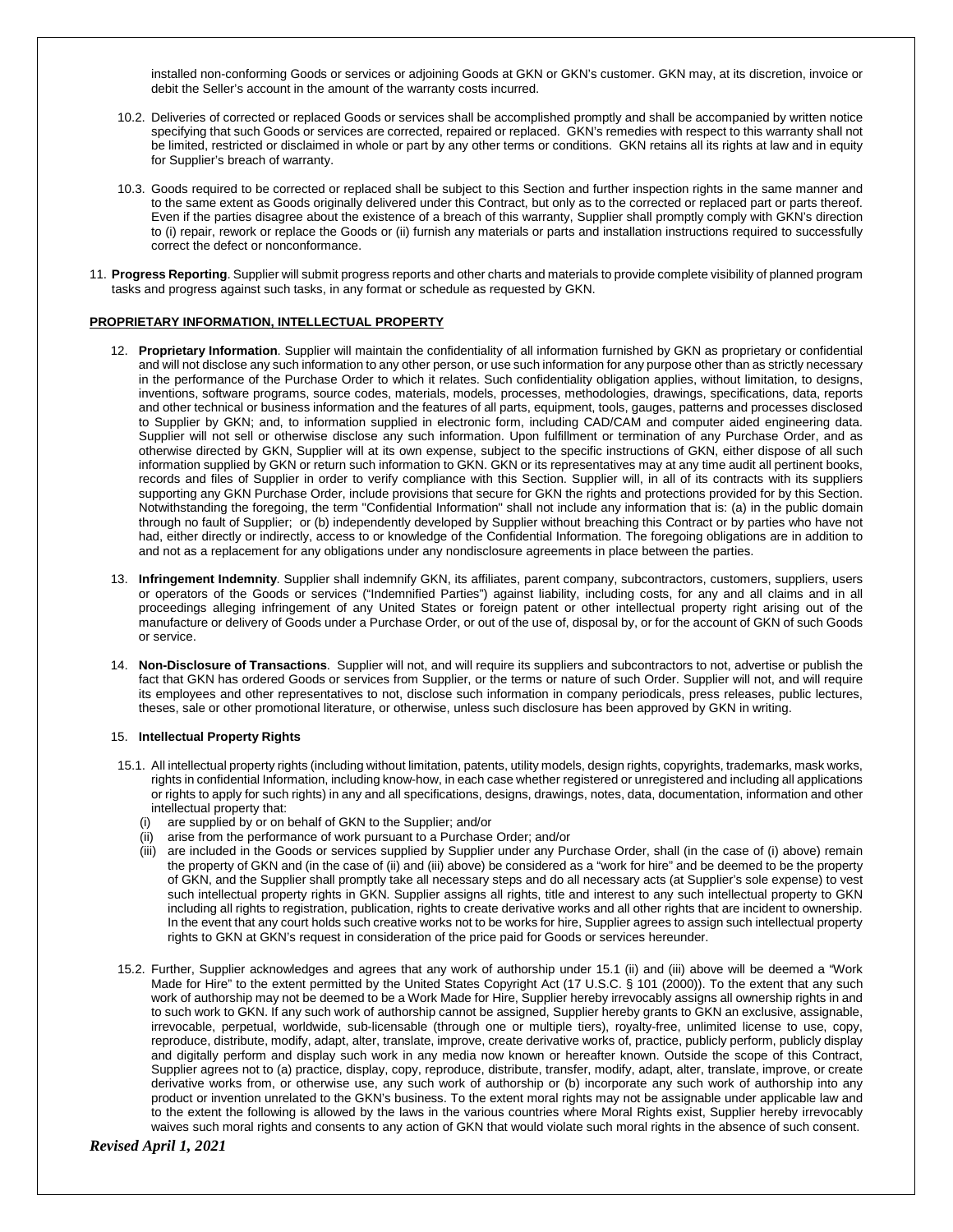- 15.3. Such intellectual property and intellectual property rights shall not be used by Supplier except to the extent required for the purposes of the Purchase Order, nor copied or communicated by Supplier to any other party, without the prior express written consent of **GKN**
- 15.4. All such specifications, designs, drawings, notes, data, documentation, information and other intellectual property referred to above shall be returned/provided (together with all copies) to GKN immediately upon request or in any event on completion or termination of the Purchase Order or upon termination of this Contract.
- 15.5. The Supplier represents and warrants that the purchase, use, sale and/or other exercise of the Goods or services by GKN and/or its customers will not infringe any intellectual property right(s), including without limitation any patent, utility model, design right, copyright, mask works, trademark, right in confidential Information including know-how, in each case whether registered or unregistered, in existence or pending anywhere in the world at the date of delivery of the Goods or services supplied.
- 16. **Tools and Materials**. Title to and the right of immediate possession of all tools, dies, patterns, software, numerically controlled media and programs, manufacturing programs, replacements and materials used by Supplier in manufacturing Goods and paid for by GKN ("special tooling and materials") will remain in GKN's ownership (or GKN's customer if applicable). All special tooling and materials will not be used in the production of larger quantities than those specified by GKN. Upon completion of any relevant Order, Purchase Order, or Contract, all special tooling and materials will be delivered to GKN or disposed of by Supplier as GKN shall direct. All special tooling and materials will be segregated by Supplier at Supplier's plant and clearly marked as belonging to GKN and will be used solely in the performance of work ordered by GKN, will be insured against loss by the Supplier, and will not be copied, and will be delivered by the Supplier to GKN upon demand. Supplier assumes complete liability for all special tooling and materials while in Supplier's possession. Supplier will reimburse GKN for damage to GKN's special tooling beyond normal wear and tear while in Supplier's possession. GKN reserves the right to use at any time all special tooling and materials. Supplier will be responsible to GKN for any and all consigned materials. Supplier will communicate to GKN, in such manner and such times as GKN directs, any and all instances wherein Supplier fails to yield prescribed requirements from GKN's material. Upon completion of specific Purchase Order requirements, Supplier will furnish to GKN any and all residual materials and an accounting of any and all deviations from the prescribed order requirements. At GKN's direction, Supplier will at its cost return to GKN any "off fall" material. If any item fabricated by Supplier from material furnished by GKN is defective, or any furnished material is damaged while in Supplier's possession, Supplier will reimburse GKN to the full extent of its damages.

# **INDEMNIFICATION, INSURANCE**

- 17. **Indemnification**. Supplier will defend, indemnify and hold harmless GKN and its affiliates, and their parent, officers, agents, employees, successors and assigns, against any claims, loss, damage or expense, including, without limitation, payment of direct, special, incidental and consequential damages, and expenses of defending claims including attorneys' fees, arising out of or relating to Supplier's breach of obligations or negligence or willful misconduct with respect to the Order. This duty to defend, indemnify and hold harmless extends only to any suit, claims, judgment or demand which arises out of or in connection with Supplier's negligence or willful misconduct, Supplier's performance or nonperformance, out of or in connection with Supplier's breach of warranty, out of any defect in the Goods whenever discovered, or failure of Supplier to pay royalties, or any other breach of Supplier's obligations whether such claim or suit is based upon contract, warranty, strict liability in tort, negligence, or other legal theory, and also extends not only to "third party claims" but also to any loss suffered by GKN.
- 18. **Insurance**. Supplier will, at all times, maintain with reputable insurance companies comprehensive general liability insurance in the minimum amount of \$1 million, and aviation products liability insurance in the minimum amount of \$50 million (both to include coverage for any liability under any GKN Purchase Order and these Terms and Conditions). At GKN's request, Supplier will name GKN as an additional insured under such policies, and will provide to GKN a certificate of such insurance providing for thirty (30) days prior written notice to GKN of cancellation or material change. Supplier will maintain workers' compensation insurance sufficient to cover all of its general and special employees engaged in work pursuant to any GKN Purchase Order and insurance against liability for personal injury or death or destruction of or damage to property arising out of work in fulfillment of any GKN Purchase Order, and will provide prompt evidence to GKN of such coverage upon GKN's request.

# **DEFAULT, TERMINATION**

- 19. **Default**. It is a default under these Terms and Conditions if Supplier: (i) refuses or fails to deliver any Goods within the time specified in such Purchase Order except as otherwise provided for; (ii) fails to comply with any other provision of a Purchase Order including these Terms and Conditions; or (iii) suspends its business or becomes insolvent or subject to any law relating to bankruptcy, insolvency or relief from creditors, or takes any action in anticipation thereof.
- 19.1. **Termination for Default**. In the event of any default by Supplier, GKN may terminate the Purchase Order (and all related Purchase Orders) with no liability owed to Supplier whatsoever. In the event of any such termination for default, Supplier will be liable to GKN for any and all damages resulting from Supplier's default.
	- 19.1.1. If GKN terminates a Purchase Order for default, in whole or in part, GKN may acquire, under commercially reasonable terms, Goods or services similar to those terminated, in which case Supplier will be liable for any excess costs attributable to such reprocurement. Supplier shall continue to perform any work not terminated.
	- 19.1.2. If after termination, it is determined that the Supplier was not in default, or that the default was excusable, the rights and obligations of the parties will be the same as if the termination had been issued for GKN's convenience under Section 20.
- 19.2. **Remedies.** GKN's rights and remedies under a Purchase Order and these Terms and Conditions are cumulative and in addition to, not exclusive of or in substitution for, any rights or remedies otherwise available.

#### 20. **Termination for Convenience**.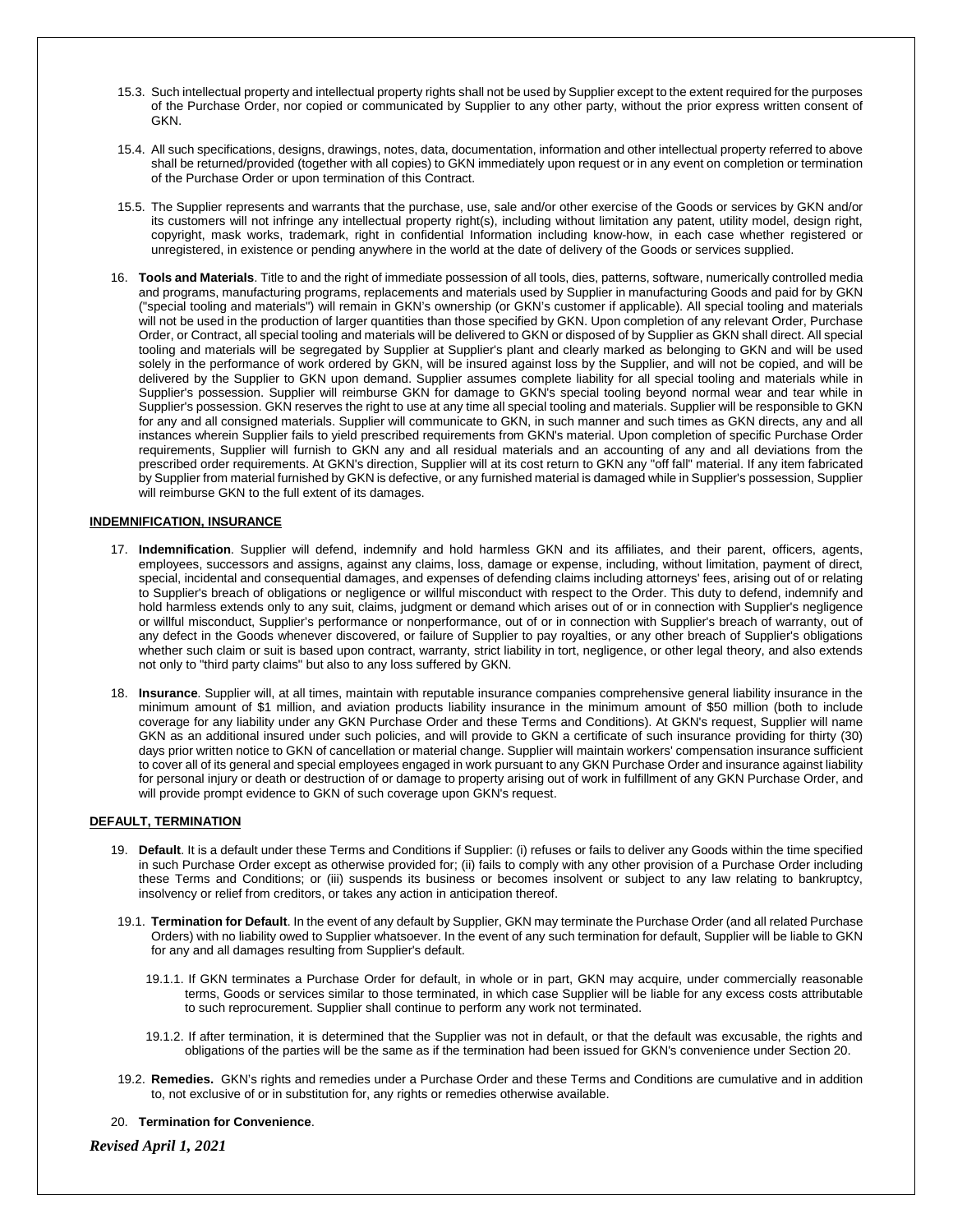- 20.1. **Government Contracts.** When a Purchase Order relates to a Government contract (the ultimate purchaser or end user is the U.S. government), GKN may terminate any work in whole or in part for any reason in accordance with the procedures established in the termination clause set forth in the United States Federal Acquisition Regulation (FAR) §52.249-2 and the policies and principles set forth in Part 49 of the FAR, all of which are hereby incorporated by reference, except that in FAR §52.249-2: (i) the term "Contractor" shall be deemed to mean Supplier; (ii) the terms "Contracting Officer" and "Government" shall be deemed to mean GKN; (iii) the one-year period in paragraph (e) for submitting a final termination settlement proposal is reduced to twentyfive (25) days; and (iv) the ninety (90) day period in paragraph (l) for submission of a proposal for an equitable adjustment of the price in the event of a partial termination is reduced to thirty (30) days, and (v) clause (g)(2)(i) regarding initial costs is deleted, and (vi) no amounts shall be paid for items not authorized in the Purchase Order or obligations incurred outside Supplier's agreed lead time.
- 20.2. **Commercial Contracts.** When the Order, Purchase Order, or Contract does not relate to a U.S. government contract, GKN may terminate any work in whole or in part for any reason, and in accordance with the following terms:
	- 20.2.1.GKN may terminate by delivering to Supplier a Notice of Termination specifying the extent and effective date of termination. On receipt of the Notice of Termination, the Supplier shall stop work as specified in the Notice of Termination, but continue performance, as proscribed in Section 35.5 of these Terms and Conditions;
	- 20.2.2.Supplier shall furnish a final termination settlement proposal to GKN in the form and with the certification prescribed in the Notice of Termination within sixty (60) days of termination. The failure of Supplier to file a claim within twenty-five (25) days of termination will constitute a waiver and be the basis for a complete denial of any such claim. Supplier's claim should only include, and GKN shall only be liable for, (i) unused, raw material, (ii) work in process and (iii) ordered finished Goods; all of which must have been authorized in the relevant Order, Purchase Order, or Contract.
	- 20.2.3.As provided in the Notice of Termination, Supplier will transfer title and deliver to GKN: (i) the fabricated or unfabricated parts, work in process, completed work, supplies, and other material produced or acquired for the work terminated; and (ii) the completed or partially completed plans, drawings, information and other property that, if the Order, Purchase Order, or Contract had been completed, would be required to be furnished to GKN. As provided in the Notice of Termination, Supplier will also assign to GKN all right, title, and interest to any intellectual property as described in Section 15 of these Terms and Conditions ;
	- 20.2.4. As provided in the Notice of Termination, Supplier will complete performance of the work not terminated;
	- 20.2.5.As provided in the Notice of Termination, Supplier will take all actions necessary for the protection and preservation of the property related to the Purchase Order, as described in Sections 12 and 27 of these Terms and Conditions;
	- 20.2.6.The Supplier shall use its best efforts to mitigate the costs arising from such termination. In no case shall the amount payable by GKN for the terminated work exceed the price which would have been payable by GKN had the work been completed;
- 20.3. The provisions of this Section shall not be deemed to limit or affect the rights or remedies of GKN provided elsewhere in any Purchase Order, these Terms and Conditions, or provided by law in the event of default or breach by the Supplier.
- 20.4. GKN's Limitation of Liability GKN shall not be liable to Supplier for manufacture or procurement of materials in advance of the lead-time in accordance with the latest Purchase Order, or delivery schedule. If any revision or forecast affects a Good for which Supplier was authorized to commence manufacture by prior versions of a Purchase Order or forecast in accordance with lead-time requirements, GKN shall be liable for manufacture of Goods within the lead-time requirements. As a material term of this Contract, Supplier agrees that any manufacture or order of materials in advance of Supplier's lead-time shall be solely at Supplier's risk and GKN assumes no liability for manufacture or procurement in advance of Supplier's lead-time**.** In the event of a termination or an engineering change resulting in obsolescence, no claim will be allowed for any such manufacture or procurement in advance of such lead-time unless an update to the Purchase Order or forecast: (i) affects a Good for which Supplier was authorized to commence manufacture by the prior revision in accordance with lead-time requirements; (ii) Supplier notified GKN in writing of the specific Good(s) affected; and, (iii) Supplier complied with the written direction of the GKN with respect to such affected Good(s).

# **COMPLIANCE WITH LAWS**

# 21. **Compliance with Laws**.

- 21.1. Supplier represents and warrants that all of the Goods provided by Supplier will comply, and will be manufactured and furnished by Supplier in compliance with all applicable federal, state and local laws, regulations, orders and ordinances, including the Export Regulations (defined below in Section 24) and including those applying to Goods sold to the U.S. Government or for shipment in interstate commerce or international trade. Upon reasonable request, Supplier will provide evidence of such compliance.
- 21.2. Supplier agrees promptly to provide GKN with all information required for GKN to fulfill its obligations to the U.S. government or higher tier contractor under the terms of the supported prime contract, including any information required for GKN to satisfy its obligations under FAR 52.204-10 – Reporting Executive Compensation and First-Tier Subcontract Awards, FAR 52.204-14 – Service Contract Reporting Requirements, and FAR 52.204-15 – Service Contract Reporting Requirements for Indefinite Delivery Contracts.
- 21.3. GKN may withhold or demand payment from Supplier and/or Supplier shall be immediately responsible to pay GKN if—at any time, due to any action or inaction by Supplier, its suppliers, or its subcontractors—(i) GKN's contract price or fee is reduced according to any allegation or assertion that its costs are unallowable; (ii) GKN is subject to any fines, penalties, withholdings, or interest; or (iii) GKN incurs any other cost, damage, or expense related to any violation of any law, regulation, order, or ordinance. Supplier agrees promptly to pay all amounts demanded under this sub-paragraph. The rights set forth herein shall apply regardless of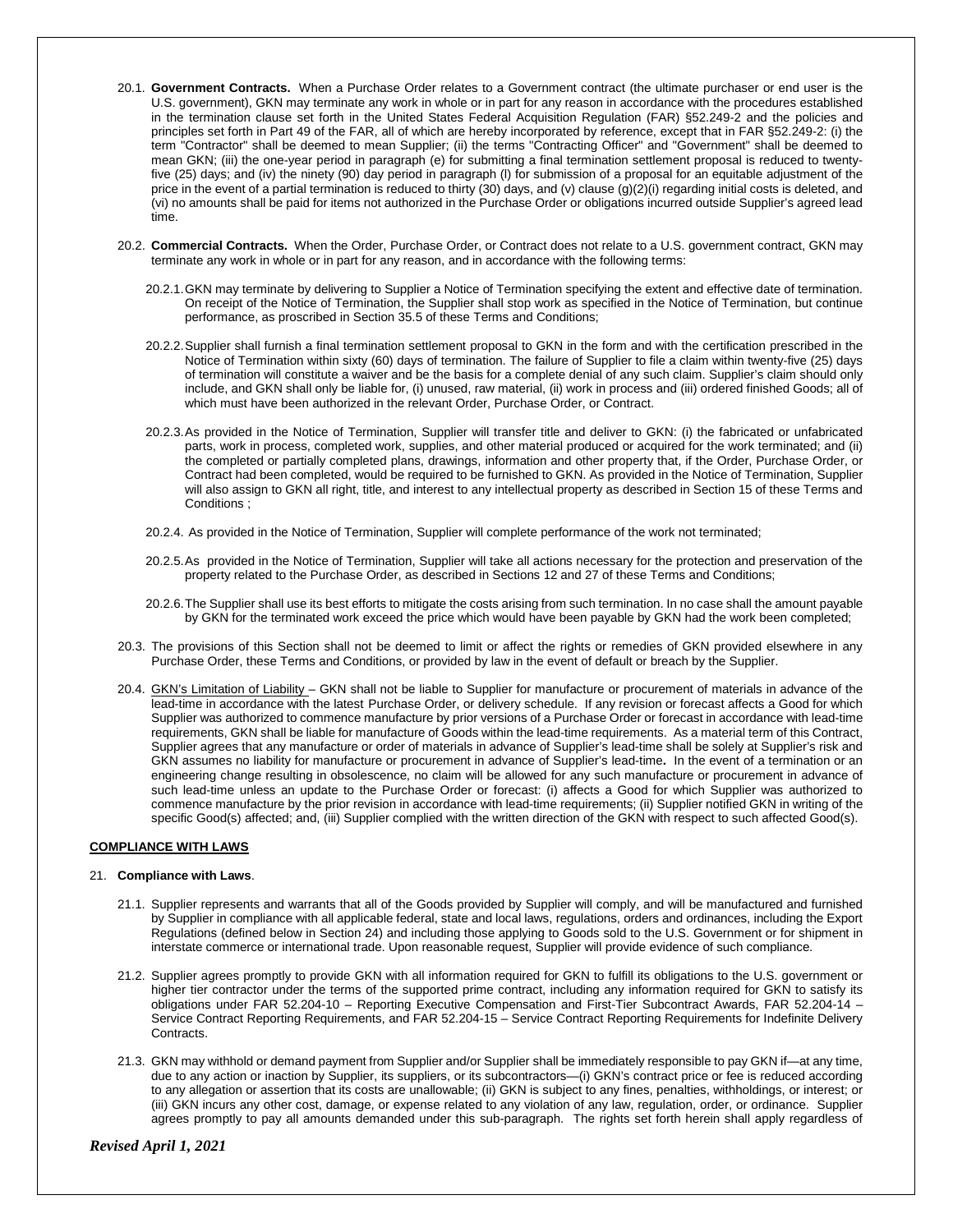whether GKN, the government, or a higher tier contractor initiates proceedings or obtains a judgment, decision, or order.

- 22. **Certifications**. Supplier hereby certifies that the Goods have been or will be produced in compliance with the Fair Labor Standards Act of 1938 (29 U.S. Code §§201-219) and, as applicable, the Walsh-Healey Public Contracts Act (41 U.S. Code §§35-45), and the Work Hours Act of 1962 (40 U.S. Code §§327-332), and any amendments. Supplier further certifies that it has and will comply with Executive Order 13201 issued February 17, 2001 and any successor executive order and all laws and regulations concerning the export and import of Goods and technical data. Supplier agrees upon request to supply all certifications and information reasonably requested by GKN.
- 23. **Nondiscrimination**. Supplier shall comply with 41 CFR 60-1.4(a), 41 CFR 60-300.5(a) and 41 CFR 60-741.5(a). These regulations prohibit discrimination against qualified individuals based on their status as protected veterans or individuals with disabilities, and prohibit discrimination against all individuals based on their race, color, religion, sex, sexual orientation, gender identity or national origin. These regulations require that covered prime contractors and subcontractors take affirmative action to employ and advance in employment individuals without regard to race, color, religion, sex, sexual orientation, gender identity, national origin, protected veteran status or disability. The parties also agree that, as applicable, they will abide by the requirements of Executive Order 13496 (29 CFR Part 471, Appendix A to Subpart A), relating to the notice of employee rights under federal labor laws.
- 24. **Export Compliance; Release of Technical Information.** Technical information or data, whether classified or otherwise, shall not be disclosed by Supplier to any person or entity in violation of the Export Administration Regulations (EAR) of the United States Department of Commerce (15 C.F.R. Subtitle B, Chapter 7, Subchapter C); the International Traffic in Arms Regulations (ITAR) of the United States Department of State (22 C.F.R. Chapter 1, Subchapter M); OFAC Sanctions of the Department of Treasury (31 C.F.R. Subtitle B, Chapter 5); or any other applicable laws or regulations of the United States ("Export Regulations for each person to whom Supplier wishes to disclose EAR-controlled and/or ITAR-controlled information, Supplier shall require such persons to certify agreement to EAR and/or ITAR non-disclosure requirements. Supplier will provide verification of the individual certifications upon request from GKN. Supplier will also provide citizenship verification information, evidence of completed denied parties' checks, and a description of applicable export authorizations obtained upon request from GKN for each person or entity they wish to disclose EAR and/or ITAR controlled information or for whomever they wish to request badge access to any GKN site. Supplier will complete these compliance activities prior to disclosure of controlled information. Supplier shall further perform all of its obligations in compliance with the Export Regulations.

# 25. **Hazardous substances; SDS and REACH.**

- 25.1. Supplier is required to provide a Safety Data Sheet (SDS) if a product is hazardous as defined in OSHA 29 C.F.R. 1910.1200. All MSDS will be provided to the appropriate GKN site as stated in the Purchase Order. This provision applies to all orders for chemical products and raw stocks/substrates. Although this provision includes orders for hazardous materials and chemical substances, it is not restricted to such products and may include materials such as raw stocks, substrates, resins, and broad Goods
- 25.2. Supplier is required to comply with all reporting and other provisions of 15 U.S.C. 53, the Toxic Substances Control Act, and warrants that all chemical substances used in manufacturing the Goods sold by Supplier hereunder have been registered on the Toxic Substances Control Act database whenever required by law.
- 25.3. The Supplier represents, warrants and undertakes that the supply of products to GKN is in compliance with the European Union Regulation Number 1907/2006 concerning the Registration, Evaluation, Authorization and Restriction of Chemicals ("REACH") (as may be amended and supplemented from time to time).The Supplier, where applicable:
	- (i) guarantees that all supplied chemicals to GKN (whether such chemicals are supplied on their own, as part of a preparation (as defined in REACH) or within any supplied article (as defined in REACH) have been registered with, authorized by or notified to the European Chemicals Agency and appropriately labeled as required by REACH whether that be by the Supplier, or by the Supplier's supplier (or in the case of a non-European Community supplier by the supplier's "only representative" pursuant to Article 8 of REACH);
	- (ii) undertakes to cooperate with GKN and the European Chemicals Agency to ensure that any registration, authorization or notification is made to the European Chemicals Agency in accordance with REACH and to keep GKN fully informed with requisite documentation to comply with REACH;
	- (iii) guarantees that for all chemicals supplied by the Supplier to GKN (whether such chemicals are supplied on their own, as part of a preparation (as defined in REACH) or within any supplied article (as defined in REACH), GKN's usage of such chemical substances is covered by any REACH registration or REACH authorization and is included in any safety data sheets or exposure scenarios for such chemical substances;
	- (iv) has notified and shall notify GKN from time to time of any and all chemical substances listed in Annex XIV of REACH (as may be amended or supplemented from time to time) (Substances of Very High Concern (SVHC)) in any products to be supplied or supplied by the Supplier to GKN; and
	- (v) shall procure that its suppliers are in compliance with this paragraph in respect of any chemical substances which the Supplier subsequently supplies (whether such chemicals are supplied on their own, in preparations (as defined in REACH) or within any supplied article (as defined in REACH) to GKN.
	- (vi) Supplier shall bear all costs, charges and expenses related to pre-registration, registration, evaluation and authorization under the REACH regulation of the chemical substances that are the subject of the Order.

#### 26. **Compliance with GKN Supplier Code of Conduct**.

26.1. Supplier shall:

- a. comply with all applicable laws, statutes, regulations, and codes relating to anti-bribery and anti-corruption, including, but not limited to, the UK Bribery Act 2010 and the US Foreign Corrupt Practices Act ("Relevant Requirements");
- b. comply with the GKN Supplier Code of Conduct made available at: [http://www.gkn.com/corporateresponsibility/Pages/the-gkn](http://www.gkn.com/corporateresponsibility/Pages/the-gkn-values.aspx)[values.aspx](http://www.gkn.com/corporateresponsibility/Pages/the-gkn-values.aspx) or any successor URL, in each case as GKN may update it from time to time;
- c. have and shall maintain in place throughout the term of this Contract its own policies and procedures to ensure compliance with the Relevant Requirements and will enforce them where appropriate;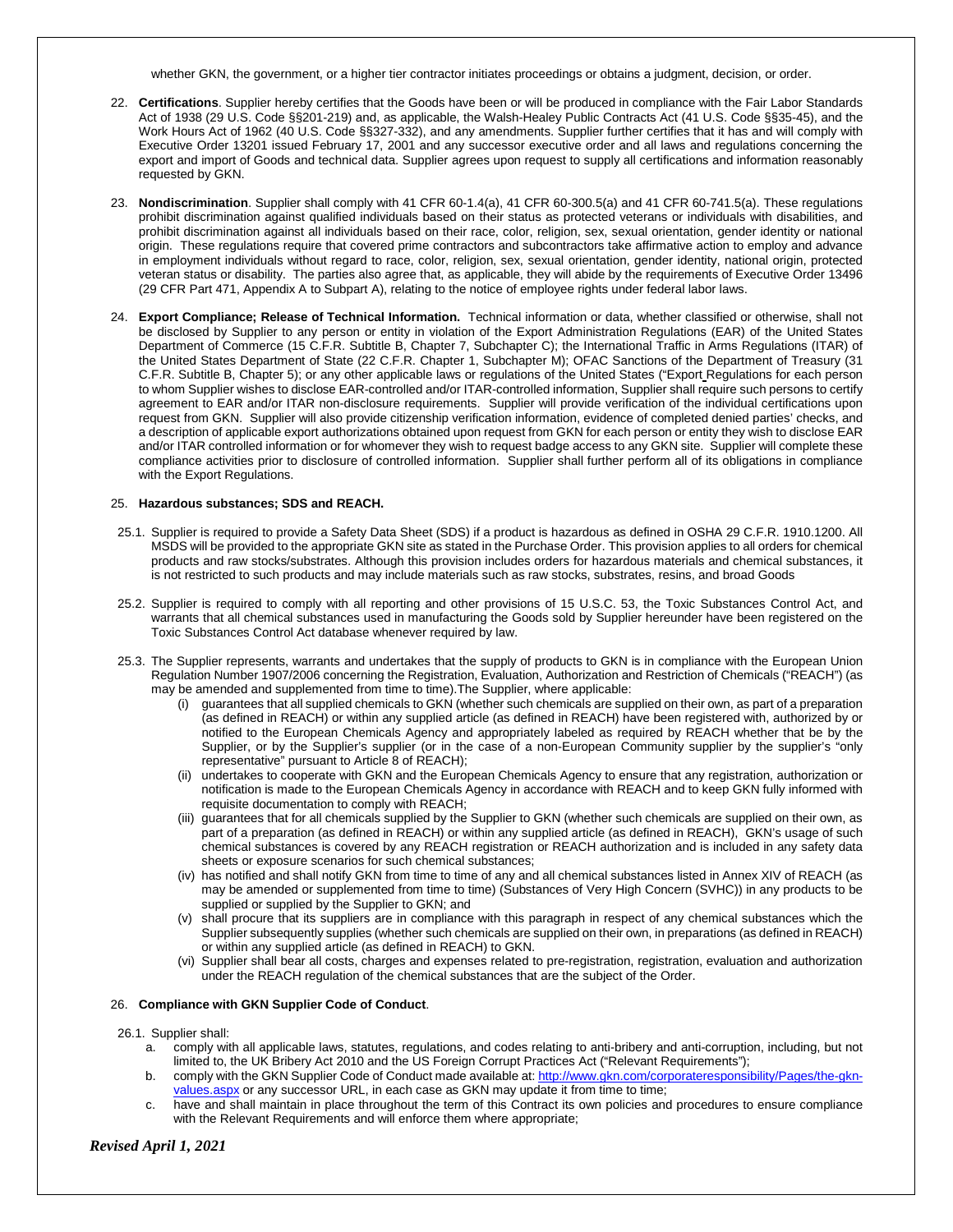- d. promptly report to GKN any request or demand for any undue financial or other advantage of any kind received by the Supplier in connection with the performance of this Contract;
- e. upon request, within one (1) month after the date of this order or Contract, and annually thereafter should the order or Contract remain in force, certify to GKN in writing signed by the Supplier, compliance with this clause by the Supplier and all persons associated with it as described below. The Supplier shall provide such supporting evidence of compliance as GKN may reasonably request
- 26.2. Supplier shall ensure that any person associated with Supplier who is performing services or providing Goods in connection with this Contract does so only on the basis of terms equivalent to those imposed on Supplier in this clause ("Relevant Terms"). Supplier shall be responsible for the observance and performance by such persons of the Relevant Terms, and shall be directly liable to GKN for any breach by such persons of any of the Relevant Terms.

# 27. **Security for GKN Information Stored by Supplier.**

- 27.1. This Section shall apply if Supplier receives and holds GKN Proprietary Information on its information systems. GKN wishes to ensure that Supplier has effective information security to ensure the secure storage and/or processing of GKN Proprietary Information.
- 27.2. Supplier agrees to install and implement security hardware, software, procedures and policies that will provide reasonable and effective information security. Supplier agrees to update such hardware, software, procedures and policies as may be needed from time to time to utilize improved technology and to respond to more sophisticated security threats in order to maintain a level of security protection appropriate for the information involved and the current state of security solutions.
- 27.3. Specifically, Supplier shall apply at least the basic safeguarding requirements and procedures to protect its information systems as set forth in FAR 52.204-21 ("Basic Safeguarding of Covered Contractor Information Systems").
- 27.4.Supplier also agrees to comply with the requirements set forth in DFARS 252.204-7012 ("Safeguarding Covered Defense Information and Cyber Incident Reporting") if it is applicable.
- 27.5.The foregoing provisions do not otherwise diminish or limit Supplier's obligations regarding the receipt, use, protection and/or disclosure of GKN Proprietary Information otherwise set forth hereunder.
- 28. **Conflict Minerals.** Supplier shall perform appropriate due diligence on its supply chain in order to assist GKN and its customers to fulfill the reporting obligations of the conflict minerals rule. Supplier shall, no later than thirty (30) days following each calendar year in which Supplier has delivered any Products to GKN, under this Agreement or otherwise, complete and provide to GKN a single and comprehensive report consistent with industry practice. If Supplier is a registrant with the Securities and Exchange Commission (SEC), Supplier shall comply with all the reporting requirements regarding conflict minerals as defined by the SEC at 17 C.F.R. Parts 240 and 249b, (Dodd-Frank Act Section 1502).

#### **CONTRACT INTERPRETATION, GOVERNING LAW**

- 29. **Order of Precedence**. In the event of any conflict between these Terms and Conditions, and the terms of any Purchase Order or other applicable materials, except as otherwise explicitly agreed in writing by Supplier and GKN, the order of precedence will be: (i) in the case of any Purchase Order ultimately relating to a U.S. government contract, the FAR; (ii) the terms of any signed long term contract between the parties; (iii) these Terms and Conditions; (iv) the terms of any Purchase Order; (v) project specifications; and (vi) project drawings.
- 30. **Force Majeure.** Deliveries or acceptance will be subject to extension of time made necessary by reason of delays or disabilities directly affecting Supplier or GKN, occasioned by fires, floods or other catastrophes, wars, riots or embargo delays, government allocations or priorities, unforeseeable government restrictions or controls, quarantines, pandemics, or unusually severe weather conditions, to the extent such delays and disabilities are beyond their reasonable control in spite of prudent precautions. Performance may be delayed only to the extent reasonably caused by such event, and upon prompt written notice of the event. If such delay continues for more than ninety (90) days, GKN may terminate in accordance with Section 19 above.
- 31. **Notification Supplier Labor Disputes**. Supplier will promptly notify GKN if any actual or potential labor dispute threatens to delay the timely performance of any GKN Purchase Order. Such notice will include all relevant information with respect to such dispute. Neither receipt of such notice by GKN nor any provision of these Terms and Conditions will be deemed to be a waiver by GKN of any of its rights, at law or otherwise, except as provided herein or otherwise.
- 32. **Government Contracts**. With respect to any Purchase Order in which the ultimate purchaser or end user is the U.S. government, the accompanying Schedule A forms an integral part of these Terms and Conditions. By notice to Supplier, GKN may supplement Schedule A with additional sections when Federal Acquisition Regulations, to include but not limited to, FAR supplements such as DFARS, are modified to provide for additional mandatory flow-down requirements, and these changes shall be made without cost to GKN. It is the responsibility of the Supplier to ensure compliance with Government acquisition laws, regulations, and orders.

#### 33. **Assignment and Subcontracting**.

- 33.1. Neither a Purchase Order, nor any interest in a Purchase Order may be assigned, in whole or in part, by the Supplier without prior written approval by GKN. A change of control of the Supplier shall be considered an assignment requiring prior written approval. Any such attempted assignment without consent shall be void and shall have no effect.
- 33.2. Neither the entirety, nor any part of any work under any Contract or Purchase Order may be further subcontracted by the Supplier without the prior written approval by GKN, with the exception of standard hardware, customer-approved processors and customerapproved raw material. Supplier is required to flow down any and all pertinent portions of any Contract to any subcontractors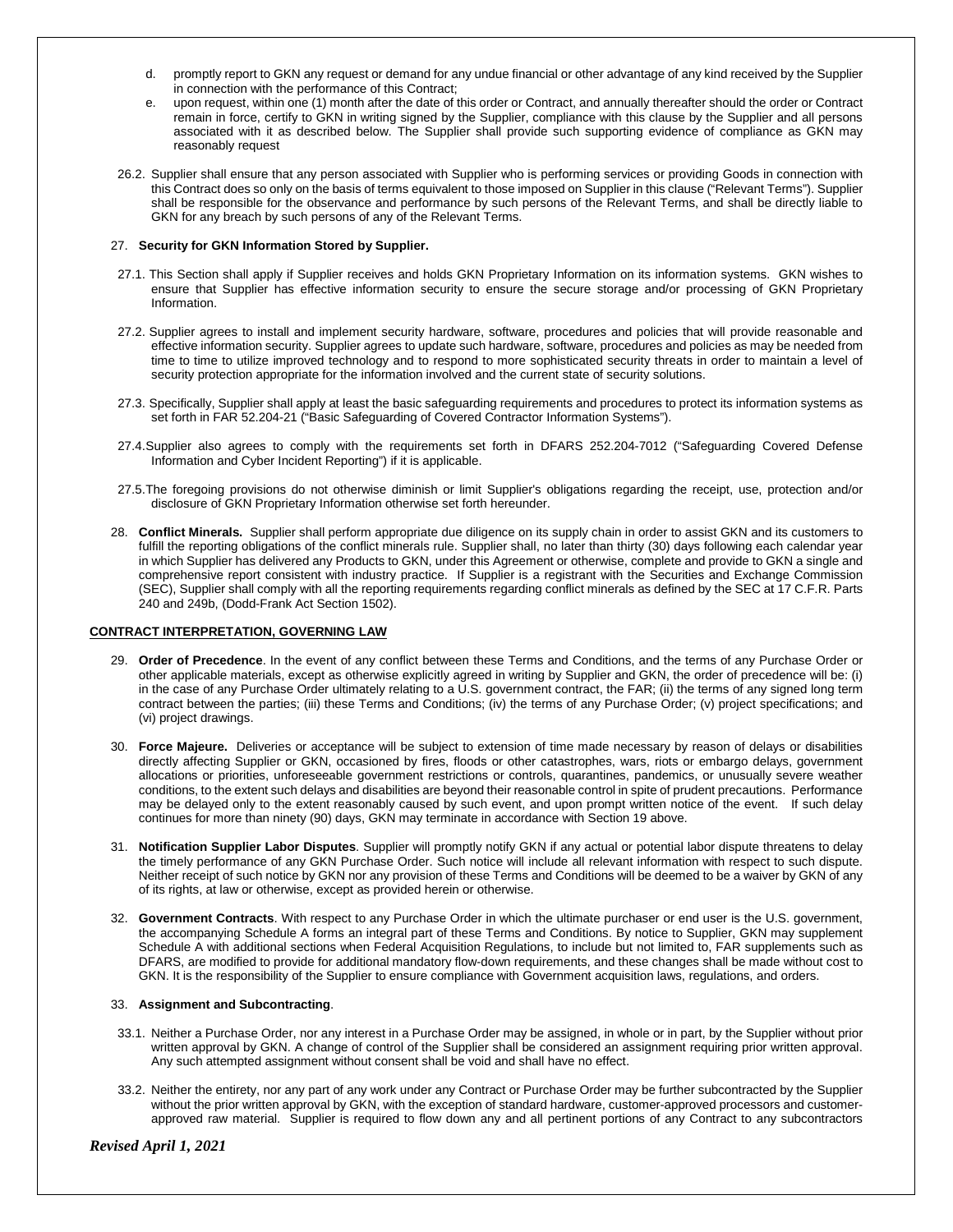performing to the requirements of any Contract. GKN will not approve any subcontractor that does not have an accredited certification by either AS9100 and/or NADCAP or comparable industry standard.

34. **Waiver and Severability**. The failure or delay of either party to insist on performance of any provision of these Terms and Conditions or any Purchase Order, or to exercise any right or remedy available under these Terms and Conditions or any Purchase Order, will not be construed as a waiver of that provision, right, or remedy in any later instance. Further, if any provision of these Terms and Conditions or any Purchase Order is, or becomes void or unenforceable by operation of law, the remaining provisions shall be valid and enforceable.

#### 35. **Dispute Resolution**.

- 35.1. Any dispute that arises between the parties that relates to a matter that gives GKN recourse against the U.S. Government under the prime contract or applicable law shall be resolved as follows:
	- 35.1.1.Supplier will give GKN a fully supported written claim concerning any such dispute within one (1) year after the claim accrues, but in no event later than final payment under the Purchase Order, or Supplier shall be barred from any remedy for such claim;
	- 35.1.2. For any such claim of more than \$100,000, Supplier shall submit with the claim a certification to GKN and to the contracting officer for the prime contract that: (i) the claim is made in good faith, (ii) the supporting data are accurate and complete to the best of Supplier's knowledge and belief, and (iii) the amount requested accurately reflects the contract adjustment for which Supplier believes the Government is liable. Such certification shall be executed by a person duly authorized to bind Supplier, and Supplier shall indemnify and hold GKN harmless from damages, judgments, costs (including reasonable attorneys' fees), and other liabilities arising from any breach of such certification of any violation of Section 5 of the Contract Disputes Act of 1978 (41 U.S.C. §604) or any violation of common law or statutory prohibitions against misrepresentations, fraud or false statements;
	- 35.1.3. Supplier and GKN will cooperate fully in prosecuting any such claim and will be bound by the outcome;
	- 35.1.4. Supplier and GKN will each bear their own costs of prosecuting any such claim; and
	- 35.1.5. Nothing in this contract or a Purchase Order grants Supplier a direct right of action under the Disputes clause of the prime contract.
- 35.2. In case of any dispute, claim or controversy arising in any way, directly or indirectly, from or relating to any Order, Purchase Order, Contract, or any performance or work thereunder, the parties shall use all reasonable efforts to resolve the dispute in the ordinary course of business and by discussion and meeting prior to commencement of any litigation or other proceeding.
- 35.3. **Waiver of Jury.** The parties agree that any dispute, claim or controversy shall (if a trial occurs) be tried to the court sitting without a jury, notwithstanding any constitutional or statutory rights or provisions.
- 35.4. **Venue and Jurisdiction.** The parties unequivocally consent to the personal and exclusive jurisdiction of the federal and state courts in the State or Commonwealth of the GKN location issuing the Purchase Order.
- 35.5. **Continued Performance During Disputes.** Pending final resolution of any dispute between the parties, the parties will proceed with performance, and Supplier's performance will be in accordance with GKN's written instructions, notwithstanding any rights to suspend or stop performance which might otherwise apply.
- 36. **Choice of Law**. These Terms and Conditions shall be governed exclusively by the laws of the State or Commonwealth of the GKN location issuing the Purchase Order, excluding such jurisdictions choice of law provisions, except that any provision in the contract or Purchase Order that is (i) incorporated in full text or by reference from the FAR, or (ii) incorporated in full text or by reference from any agency regulation that implements or supplements any FAR provision, shall be construed and interpreted according to the federal common law of government contracts as enunciated and applied by federal judicial bodies, Board of Contract Appeals, and quasi-judicial agencies of the Federal Government.
- 37. **Counterfeit Parts.** If suspect or counterfeit parts are furnished under a Purchase Order and are found in any of the Goods delivered, such items will be impounded by GKN. Supplier, at Supplier's cost, shall promptly replace such suspect or counterfeit parts with parts acceptable to GKN and Supplier shall further be liable for all costs related to the removal and replacement of such parts, including without limitation, GKN's external and internal costs of removing such suspect or counterfeit parts, or reinserting replacement parts and of any testing necessitated by the reinstallation of Suppliers Good after suspect or counterfeit parts have been exchanged. Supplier shall be fully liable for all such cots, even if such costs might be considered indirect, special, or consequential damages. Supplier's liability for suspect or counterfeit parts shall not expire until 72 months after delivery to the end user. At GKN's request, Supplier shall return any removed suspect or counterfeit parts over to GKN's customer or the U.S. Government for further investigation. Supplier agrees that any Government or quasi-Government directive, such as a GIDEP alert indicating that such parts are counterfeit, shall be deemed definitive evidence that Supplier's Goods contain counterfeit parts.
- 38. **Cyber Contractual Requirements.** To the extent Supplier is subject to NIST SP 800-171 security requirements pursuant to DFARS 252.204-7012, Seller represents and warrants that it has: (a) completed, within the past 3 years, and will maintain at least a current basic NIST SP 800-171 DoD Basic Assessment for all covered contractor information systems related to its business with GKN that are not part of an information technology system or service operated on behalf of the U.S. Government; and (b) that Supplier has submitted its Basic Assessment into the U.S. Government's Supplier Performance Risk System (SPRS) in conformance with DFARS 252.204-7020 prior to accepting this Purchase Order from GKN.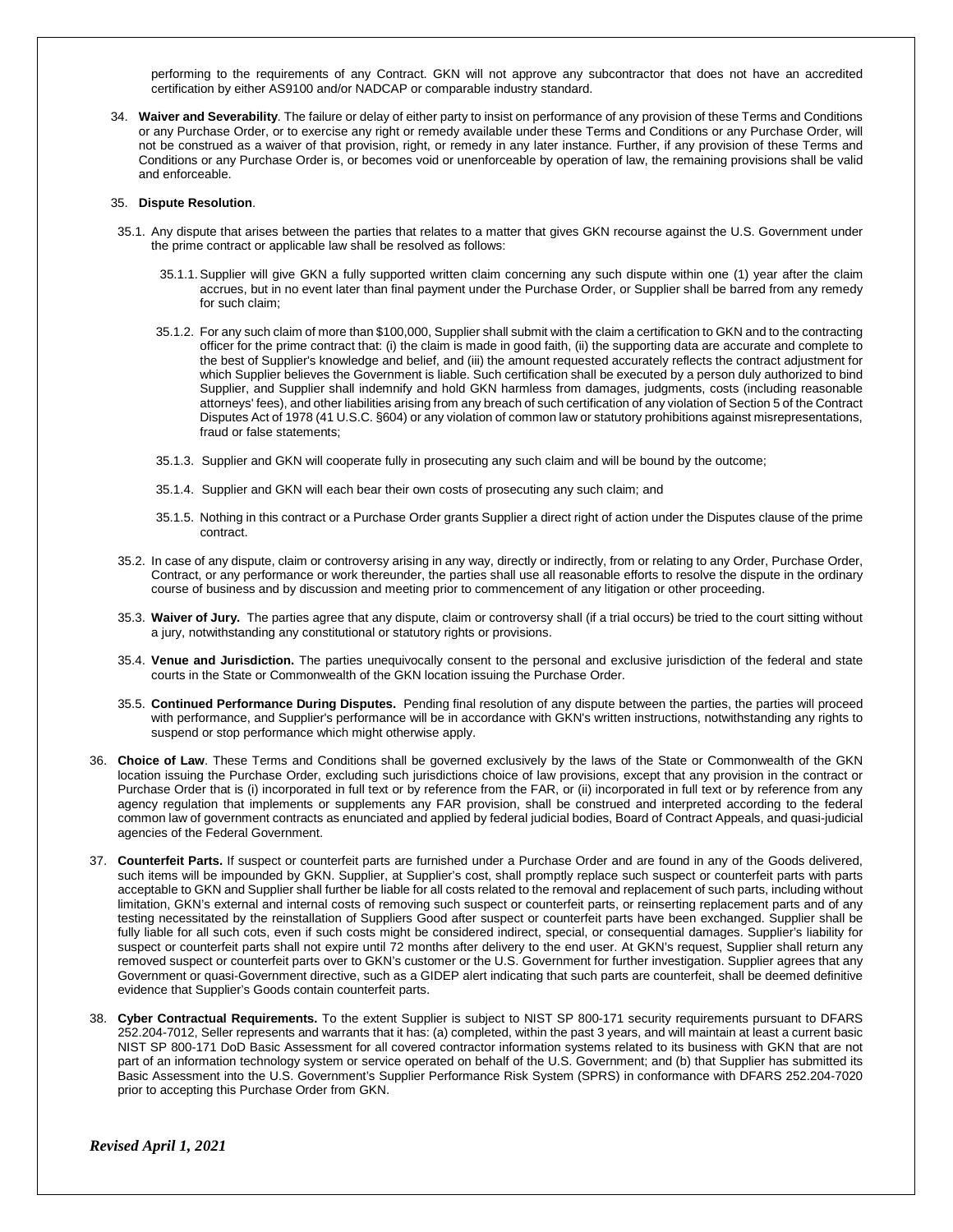39. **Integration and Merger**. These Terms and Conditions together with any long term agreement referencing these Terms and Conditions, any nondisclosure agreement executed by the parties, and any Purchase Orders issued to Supplier, including attachments, schedules, exhibits, documents and the like, incorporated by reference (e.g., project specifications and project drawings), constitute the entire agreement between GKN and Supplier, and supersede all prior representations, agreements, understandings, and communications between GKN and Supplier. No amendment or modification of this contract or a Purchase Order will be binding upon either party unless it is set forth in a written instrument signed by authorized representatives of both GKN and Supplier.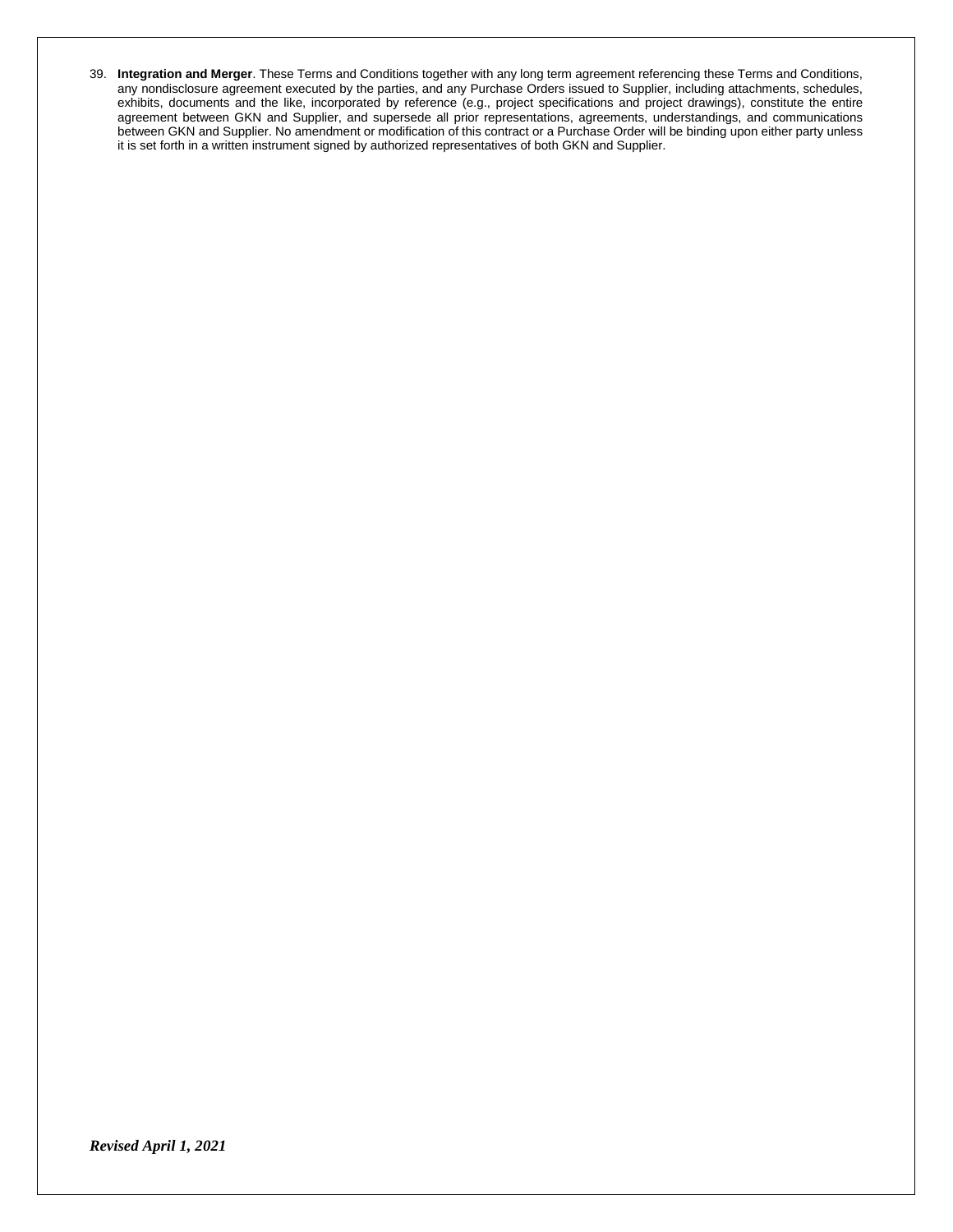#### **SCHEDULE A CLAUSES INCORPORATED BY REFERENCE FOR ORDERS UNDER U.S. GOVERNMENT CONTRACTS**

The following Federal Acquisition Regulation ("FAR") and Department of Defense FAR Supplement ("DFARS") provisions are applicable to, and incorporated by reference into all Purchase Orders entered into or issued by GKN in which the ultimate purchaser or end user is the United States Government or any instrumentality thereof. The following clauses shall have the same force and effect as if set forth below in full text. The clauses shall apply as required by the terms of the applicable clause or by operation of law or regulation. The Contracts Disputes Act is not applicable and nothing in this Schedule A grants Supplier a direct claim or cause of action against the U.S. Government. Any reference to a "Disputes" clause shall mean the clause set forth in Section 35 of the Terms and Conditions. Supplier shall flow-down, as required, all applicable FAR and DFARS clauses indicated by the provision or its prescriptive language. Supplier further agrees that all notifications and other communications required by a particular provision shall be made through GKN's Purchasing Representative, unless the Contract specifically provides otherwise. The full text of these clauses may be accessed at <https://www.acquisition.gov/browse/index/far> an[d https://www.acq.osd.mil/dpap/dars/dfarspgi/current/.](https://www.acq.osd.mil/dpap/dars/dfarspgi/current/)

In all FAR, DFARS, and any agency clauses, the terms, "Offeror" shall mean "Supplier", "Government" shall mean "GKN", "Contracting Officer" shall mean "GKN's Purchasing Representative", "Contract" or "Schedule" shall mean the Contract between GKN and Supplier. Clauses shall be revised to suitably identify the parties to the Purchase Order and affect the proper intent of the provision, given the context of the provision, except where further clarified or modified below. Further, "Subcontractor" shall mean "Supplier" under this Contract when the clause is required to be further flow-downed to subtiers or the context of the clause so dictates. The terms "Government" and "Contracting Officer" do not change (1) when a right, act, authorization or obligation can be granted or performed only by the U.S. Government or its duly authorized representative; (2) when title to property is to be transferred directly to the U.S. Government; (3) with regard to FAR 52.203-6, 52.227-1, 52.227-2; and (4) where specifically modified as noted below.

- **FAR TITLE**
- **52.202-1 Definitions (NOV 2013)** (applicable if Contract exceeds the simplified acquisition threshold)
- **52.203-3 Gratuities (APR 1984)** (applicable if the value of Contract exceeds the simplified acquisition threshold) **52.203-5 Covenant Against Contingent Fees (MAY 2014)** (applicable if Contract exceeds the simplified acquisition threshold)
- **52.203-6 Restrictions on Subcontractor Sales to the Government (JUN 2020)** (applicable if Contract exceeds the simplified acquisition threshold)<br>**52.203-7 Anti-Kickback Procedures (JUN 2020)** (applicable if Contract e
- **52.203-7 Anti-Kickback Procedures (JUN 2020)** (applicable if Contract exceeds \$150,000; sub-paragraph (c)(1) does not apply) Cancellation, Rescission and Recovery of Funds for Illegal or Improper Activity (MAY 2014) (applicable if Contract exceeds the simplified acquisition threshold)
- **52.203-10** Price or Fee Adjustment for Illegal or Improper Activity (MAY 2014) (applicable if Contract exceeds the simplified acquisition threshold) **52.203-11** Certification and Disclosure Regarding Payments to Influence **52.203-11 Certification and Disclosure Regarding Payments to Influence Certain Federal Transactions (SEPT 2007)** (applicable if solicitation
- or Contract expected to exceed \$150,000)<br>52.203-12 Limitation on Payments to **52.203-12 Limitation on Payments to Influence Certain Federal Transactions (JUN 2020)** (applicable if solicitation or Contract exceeds \$150,000) **52.203-13 Code of Business Ethics and Conduct (JUN 2020)** (applicable if Contract exceeds \$6 million and performance period exceeds 120 days)
- **52.203-14 Display of Hotline Poster(s) (JUN 2020)** (applicable if Contract exceeds \$6 million or a lesser amount is established by an agency) **52.203-15 Whistleblower Protections Under the American Recovery and Reinvestment Act (JUN 2010)**
- **52.203-17 Contractor Employee Whistleblower Rights and Requirement to Inform Employees of Whistleblower Rights (JUN 2020)** (applicable if Contract exceeds the simplified acquisition threshold)
- **52.203-19 Prohibition on Requiring Certain Internal Confidentiality Agreements or Statements (JAN 2017)**
- **52.204-2 Security Requirements (AUG 1996)** (applicable if Contract involves Supplier's access to classified information; omit paragraph (c))
- Personal Identity Verification of Contractor Personnel (JAN 2011) (applicable if Supplier will have physical access to a federallycontrolled facility or access to a federally-controlled information system)
- **52.204-10 Reporting executive compensation and first tier subcontract awards (JUN 2020)** (This clause as modified herein applies if FAR 52.204-10 is included in GKN's contract with its customer and this Order exceeds \$30,000. Replace the FAR clause with the following: "Supplier shall support GKN's compliance to FAR 52.204-10 as follows: (a) Supplier is notified and agrees that information about the Supplier will be reported in accordance with this clause, (b) Supplier agrees to provide information to GKN as necessary to ensure GKN's compliance to this clause, and (c) Supplier agrees to input information to the System for Award Management (SAM) and update it annually to provide the information as required by  $FAR 52.204 - 10(c)(3)$  related to executive compensation.")
- **52.204-21 Basic Safeguarding of Covered Contractor Information Systems (JUN 2016)** (applicable if Supplier may have federal contract information residing in or transiting through its information system)
- **52.204-23 Prohibition on Contracting for Hardware, Software, and Services Developed or Provided by Kaspersky Lab and Other Covered Entities (JUL 2018)**
- **52.204-25 Prohibition on Contracting for Certain Telecommunications and Video Surveillance Services or Equipment (AUG 2020)**
- **52.207-4 Economic Purchase Quantity – Supplies (AUG 1987)** (applicable if Contract is for supplies)
- **52.209-5 Certification Regarding Responsibility Matters (AUG 2020)** (applicable only if Order exceeds SAT)
- **52.209-6 Protecting the Government's Interest When Subcontracting with Contractors Debarred, Suspended, or Proposed for Debarment (JUN 2020)** (applicable if the value of Contract exceeds \$35,000; the notice requirement contemplated in this clause refers to notice Supplier shall provide GKN)
- **52.209-7 Information Regarding Responsibility Matters (OCT 2018)** (applicable only if Order exceeds \$600,000)
- **52.209-13 Violation of Arms Control Treaties or Agreements – Certification (FEB 2021)** (NOTE 1) (applicable only if Order exceeds SAT, other than solicitations for the acquisition of commercial items)
- **52.211-5 Material Requirements (AUG 2000)**
- **52.211-14 Notice of Priority Rating for National Defense, Emergency Preparedness, and Energy Program Use (APR 2008)** (applicable only if Order is a rated order)
- **52.211-15 Defense Priority and Allocation Requirements (APR 2008)** (applicable if Contract is a rated order)<br>**52.215-2 Audit and Records Negotiation (JUN 2020)** (applicable if Contract exceeds simplified acquisition
- **52.215-2 Audit and Records – Negotiation (JUN 2020)** (applicable if Contract exceeds simplified acquisition threshold and (a) Contract is a costreimbursement, incentive, time-and-materials, labor-hour, or price determinable type contract or any combination of these; (b) certified cost and pricing data is required; or (c) Supplier must furnish reports as indicated. The term "Contracting Officer" in paragraphs (b), (c) and (e) means the Government's Contracting Officer.)
- **52.215-10 Price Reduction for Defective Cost or Pricing Data (AUG 2011)** (applicable when it is contemplated that certified cost or pricing data will be required; all rights and obligations under this clause shall survive completion of the work and final payment under Contract; in paragraph (d) "United States" means GKN; Supplier certification and indemnification applies)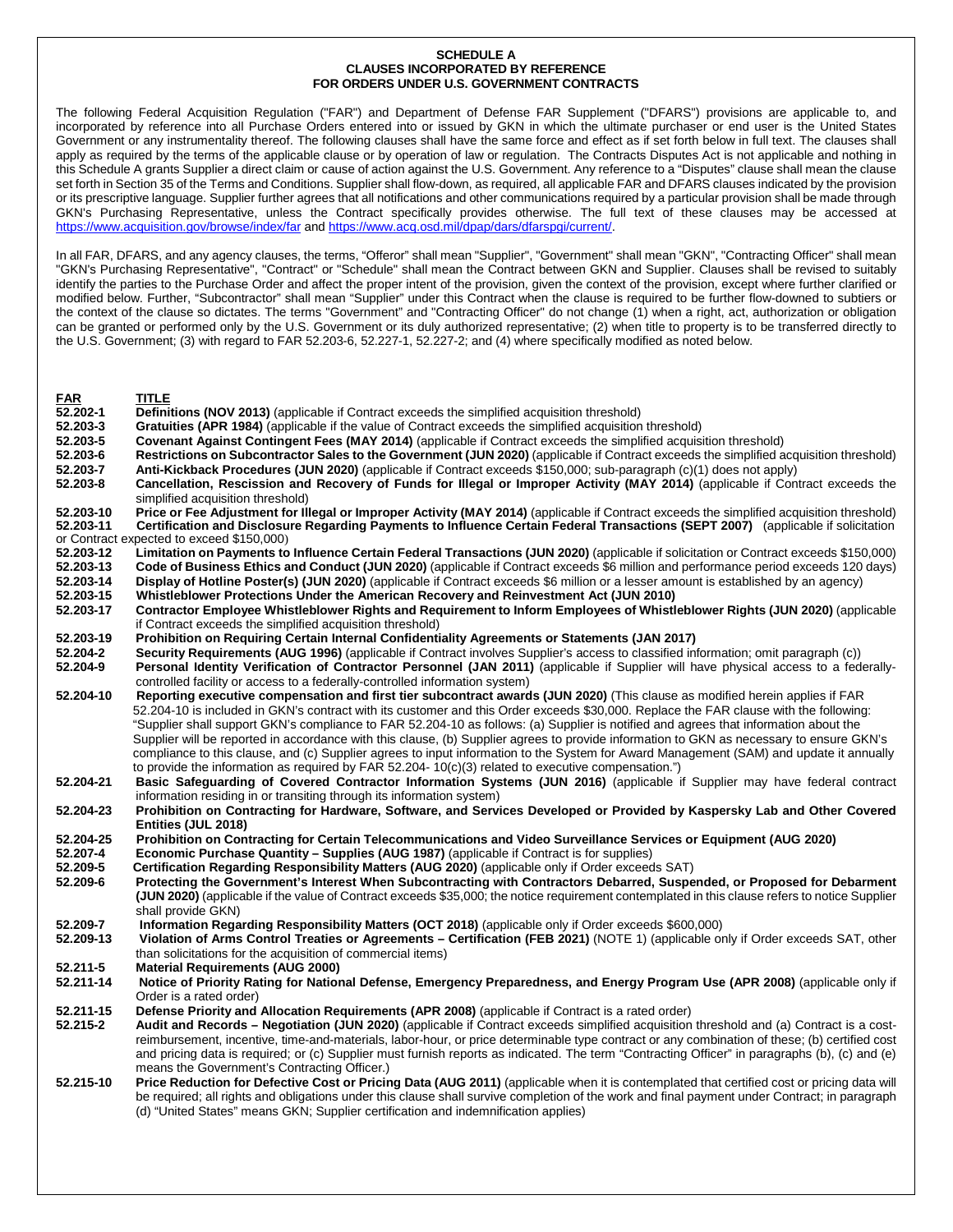| 52.215-12 | Subcontractor Certified Cost or Pricing Data (JUN 2020) (applicable if Contract exceeds the threshold in FAR 15.403-4(a)(1); Supplier              |
|-----------|----------------------------------------------------------------------------------------------------------------------------------------------------|
|           | certification and indemnification applies)                                                                                                         |
| 52.215-13 | Subcontractor Certified Cost or Pricing Data - Modifications (JUN 2020) (applicable if Contract exceeds the threshold in FAR 15.403-               |
|           | 4(a)(1); Supplier certification and indemnification applies)                                                                                       |
| 52.215-14 | Integrity of Unit Prices (JUN 2020) (applicable if Contract exceeds simplified acquisition threshold; omit (b))                                    |
| 52.215-15 | Pension Adjustments and Asset Reversions (OCT 2010) (applicable if it is anticipated that certified cost or pricing data will be required,         |
|           | or any preaward or postaward cost determinations will be subject to FAR Part 31)                                                                   |
| 52.215-16 | Facilities Capital Cost of Money (JUN 2003) (Applicable if Contract subject to FAR subpart 31.2)                                                   |
| 52.215-17 | Waiver of Facilities Capital Cost of Money (OCT 1997) (applicable if Contract is subject to the Cost Principles at FAR Subpart 31.2 and            |
|           | Supplier did not propose facilities capital cost of money in its offer)                                                                            |
| 52.215-18 | Reversion or Adjustment of Plans for Post-Retirement Benefits (PRB) Other Than Pensions (JUL 2005) (applicable if it is anticipated                |
|           | that certified cost or pricing data will be required, or any preaward or postaward cost determination will be subject to FAR Part 31)              |
| 52.215-19 | Notification of Ownership Changes (OCT 1997) (applicable if it is contemplated that certified cost or pricing data required, or any preaward       |
|           | or postaward cost determination will be subject to FAR Subpart 31.2)                                                                               |
| 52.215-20 | Requirements for Certified Cost or Pricing Data and Data Other Than Certified Cost or Pricing Data (OCT 2010) (applicable if it is                 |
|           | reasonably certain that certified cost or pricing data or data other than certified cost or pricing data will be required)                         |
| 52.215-21 | Requirements for Certified Cost or Pricing Data and Data Other Than Certified Cost or Pricing Data - Modifications (JUN 2020)                      |
|           | (applicable if it is reasonably certain that certified cost or pricing data or data other than certified cost or pricing data will be required for |
|           | modifications)                                                                                                                                     |
| 52.215-22 | Limitations on pass-through charges (OCT 2009) (applicable as specified in FAR 15.408 (n)(1)) (NOTE 1) Allowable Cost and Payment                  |
| 52.215-23 | Limitations on Pass-Through Charges (JUN 2020) (applicable as specified in FAR 15.408 (n)(2))                                                      |
| 52.216-7  | Allowable Cost and Payment (AUG 2018) (applies in contracts when a cost-reimbursement contract or a time-and-materials contract                    |
|           | (other than a contract for a commercial item) is contemplated).                                                                                    |
| 52.217-6  | Option for Increased Quantity (MAR 1989) ("Schedule" means Order; written notice within reasonable time determined by GKN)                         |
| 52.217-7  | Option for Increased Quantity - Separately Priced Line Item (MAR 1989) (for purposes of this clause, "Schedule" means Contract;                    |
|           | written notice shall be provided within a reasonable time determined by GKN)                                                                       |
| 52.219-8  | Utilization of Small Business Concerns (OCT 2018) (applicable if Contract is expected to exceed the simplified acquisition threshold               |
|           | unless all work performed outside U.S., including subcontracts)                                                                                    |
| 52.219-9  | Small Business Subcontracting Plan (JUN 2020) (applicable if Contract is expected to exceed \$750,000 and includes the clause at FAR               |
|           | $52.219-8$                                                                                                                                         |
| 52.219-9  | Small Business Subcontracting Plan – Alternate IV (AUG 2018) (applicable if incorporation of a subcontracting plan is due to a                     |
|           | modification as provided for in FAR 19.702(a)(3))                                                                                                  |
| 52.219-16 | Liquidated Damages – Subcontracting Plan (JAN 1999) (applicable if FAR 52.219-9 or any of its alternates applies)                                  |
| 52.222-1  | Notice to the Government of Labor Disputes (FEB 1997) (applicable if Contract involves a program or requirement that has been                      |
|           | designated pursuant to FAR 22.101(e))                                                                                                              |
| 52.222-2  | Payment for Overtime Premiums (JUL 1990) (applicable if contract exceeds the simplified acquisition threshold)                                     |
| 52.222-3  | Convict Labor (JUN 2003) (applicable if Contract exceeds the micro-purchase threshold and will be performed in the United States, Puerto           |
|           | Rico, the Northern Mariana Islands, American Samoa, Guam, or the U.S. Virgin Islands)                                                              |
| 52.222-4  | Contract Work Hours and Safety Standards Act - Overtime Compensation (MAR 2018) (applicable if Contract may require or involve                     |
|           | the employment of laborers and mechanics)                                                                                                          |
| 52.222-18 | Certification Regarding Knowledge of Child Labor for Listed End Products (FEB 2021) (applicable in all Contracts that exceed the                   |
|           | micro-purchase threshold and except as provided in FAR 22.1503(b))                                                                                 |
| 52.222-19 | Child Labor - Cooperation with Authorities and Remedies (JAN 2020) (applicable if Contract exceeds the micro-purchase thresholds                   |
| 52.222-20 | Contracts for Materials, Supplies, Articles, and Equipment Exceeding \$15,000 (JUNE 2020) (applicable if Contract exceeds \$15,000                 |
|           | and is subject to 41 U.S.C. Chapter 65)                                                                                                            |
| 52.222-21 | Prohibition of Segregated Facilities (APR 2015) (applicable if the clause at FAR 52.222-26 applies)                                                |
| 52.222-22 | Previous Contracts and Compliance Reports (FEB 1999) (applicable if the clause at FAR 52.222-26 applies)                                           |
| 52.222.24 | Pre-award On-Site Equal Opportunity Compliance Evaluation (FEB 1999) (applicable if GKN is acting as the prime contractor and                      |
|           | Contract is expected to be \$10 million or more)                                                                                                   |
| 52.222.25 | Affirmative Action Compliance (APR 1984) (applicable if the clause at FAR 52.222-26 applies)                                                       |
| 52.222-26 | Equal Opportunity (SEP 2016) (applicable unless Contract is exempt from all the requirements of E.O. 11246; omit paragraph (d))                    |
| 52.222-29 | Notification of Visa Denial (APR 2015) (applicable only for work performed outside U.S.)                                                           |
| 52.222-35 | Equal Opportunity for Veterans (JUN 2020) (applicable if Contract exceeds \$150,000, unless FAR 22.1310(a)(1)(i) or (ii) apply)                    |
| 52.222-36 | Equal Opportunity for Workers with Disabilities (JUN 2020) (applicable if Contract exceeds \$15,000)                                               |
| 52.222-37 | Employment Reports on Veterans (JUN 2020) (applicable if Contract exceeds \$150,000)                                                               |
| 52.222-38 | Compliance with Veterans' Employment Reporting Requirements (FEB 2016) (applicable if Contract exceeds simplified acquisition                      |
|           | threshold)                                                                                                                                         |
| 52.222-40 | Notification of Employee Rights Under the National Labor Relations Act (DEC 2010) (applicable if Contract exceeds the simplified                   |
|           | acquisition threshold and will be performed in the United States)                                                                                  |
| 52.222-41 | Service Contract Labor Standards (AUG 2018) (applicable if Contract is subject to the Service Contract Labor Standards statute and                 |
|           | $exceeds$ \$2,500)                                                                                                                                 |
| 52.222-43 | Fair Labor Standards Act and Service Contract Labor Standards - Price Adjustment (Multiple Year and Option Contracts) (AUG                         |
|           | 2018) (applicable if Contract is (a) a fixed-price, time-and-materials, or labor-hour service contract; (b) contains FAR 52.222-41; (c) is a       |
|           | multiple year contract or a contract with options to renew; and (d) exceeds the simplified acquisition threshold)                                  |
| 52.222-44 | Fair Labor Standards Act and Service Contract Labor Standards - Price Adjustment (MAY 2014) (applicable as prescribed in FAR                       |
|           | 22.2006(c)(2)                                                                                                                                      |
| 52.222-50 | Combating Trafficking in Persons (OCT 2020) (the requirements in paragraph (h) of this clause apply only to any portion of any Contract            |
|           | that is for supplies acquired outside the United States, or services to be performed outside the United States, and has an estimated value         |
|           | that exceeds $$500,000$                                                                                                                            |
| 52.222-51 | Exemption from Application of the Service Contract Labor Standards to Contracts for Maintenance, Calibration, or Repair of                         |
|           | <b>Certain Equipment-Requirements (MAY 2014)</b>                                                                                                   |
| 52.222-53 | Exemption from Application of the Service Contract Labor Standards to Contracts for Certain Services-Requirements (MAY 2014)                       |
| 52.222-54 | Employment Eligibility Verification (OCT 2015) (applicable if Contract exceeds \$150,000and includes work performed in the United                  |
|           | States)                                                                                                                                            |
|           |                                                                                                                                                    |
|           |                                                                                                                                                    |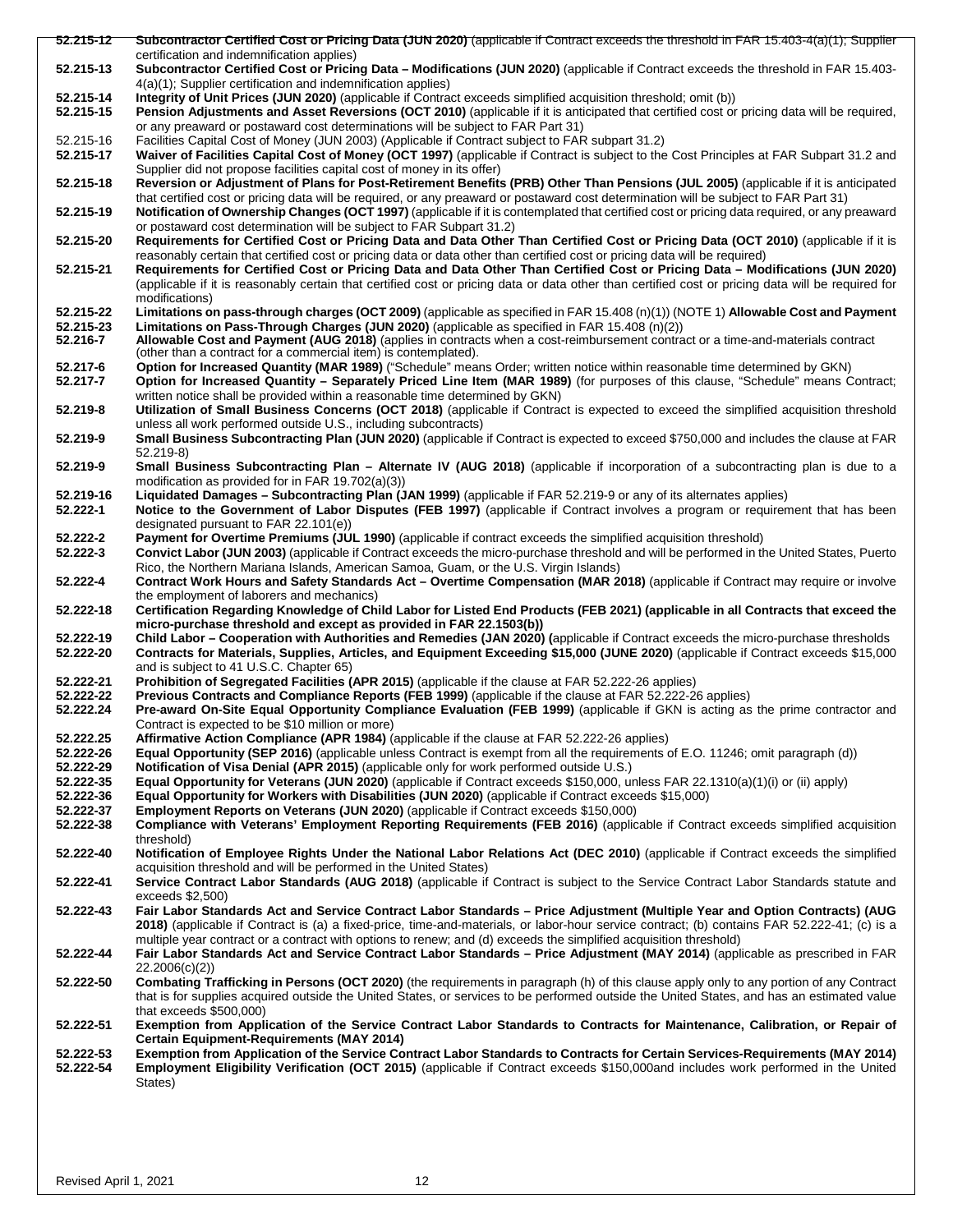| 52.222-55 | Minimum Wages Under Executive Order 13658 (NOV 2020) (applicable if Contract is subject to the Service Contract Labor Standards                  |
|-----------|--------------------------------------------------------------------------------------------------------------------------------------------------|
|           | statute or the Wage Rate Requirements Construction statute and is to be performed in whole or in part in the United States; "Contracting         |
|           | Officer" means "GKN")                                                                                                                            |
| 52.222-56 | Certification Regarding Trafficking in Persons Compliance Plan (OCT 2020) (applicable if Contract exceeds \$500,000) (Note 1)                    |
| 52.222-62 | Paid Sick Leave Under Executive Order 13706 (JAN 2017) (applicable if Contract is subject to the Service Contract Labor Standards                |
|           | statute or the Wage Rate Requirements Construction statute and is to be performed in whole or in part in the United States)                      |
| 52.223-3  | Hazardous Material Identification and Material Safety Data (FEB 2021) (applicable if Contract will required the delivery of hazardous            |
|           | materials as defined at FAR 23.301)                                                                                                              |
| 52.223-6  | Drug-Free Workplace (MAY 2001)                                                                                                                   |
| 52.223-7  | Notice of Radioactive Materials (JAN 1997) (applicable if Contract is for radioactive materials meeting the criteria in paragraph (a); insert    |
|           |                                                                                                                                                  |
| 52.223-11 | 90 days in paragraph (a))                                                                                                                        |
|           | Ozone-Depleting Substances and High Global Warming Potential Hydrofluorocarbons (JUN 2016) (applicable if Contract is for any                    |
|           | of the products listed at FAR 23.804(a)(1))                                                                                                      |
| 52.223-15 | Energy Efficiency in Energy-Consuming Products (MAY 2020) (applicable if energy-consuming products listed in the ENERGY STAR®                    |
|           | Program or FEMP will be (a) delivered; (b) acquired by Seller for use in performing services at a federally-controlled facility; (c) furnished   |
|           | by Seller for use by GKN; or (d) specified in the design of a building or work, or incorporated during its construction, renovation, or          |
|           | maintenance)                                                                                                                                     |
| 52.223-18 | <b>Encouraging Contractor Policies to Ban Text Messaging While Driving (JUN 2020)</b>                                                            |
| 52.224-3  | Privacy Training (JAN 2017) (applicable if Supplier's employees will (a) have access to a system of records; (b) create, collect, use,           |
|           | process, store, maintain, disseminate, disclose, dispose, or otherwise handle personally identifiable information; or (c) design, develop,       |
|           | maintain, or operate a system of records)                                                                                                        |
| 52.225-1  | Buy American—Supplies (JAN 2021) (applicable if the value of the Contract exceeds the micro-purchase threshold but does not exceed               |
|           | \$25,000, or if the valued of the Contract exceeds \$25,000 and neither FAR 52.225-3 nor FAR 52.225-5 applies; the term "domestic end            |
|           | products" includes items ordered hereunder, whether or not end products themselves)                                                              |
| 52.225-3  | Buy American Act-Free Trade Agreements-Israeli Trade Act (JAN 2021) (applicable if Contract is (a) for supplies, or services                     |
|           | involving the furnishing of supplies, for use within the United States; (b) the acquisition is \$25,000 or more but less than \$182,000; (c) the |
|           | acquisition is not for information technology that is a commercial item; and (d) no exception in FAR 25.401 applies)                             |
| 52.225-5  | Trade Agreements (OCT 2019) (applicable if (a) Contract is valued at \$\$182,000 or more; (b) the acquisition is covered by the WTO GPA;         |
|           | and (c) the relevant government agency has determined the restrictions of the Buy American statute do not apply)                                 |
|           |                                                                                                                                                  |
| 52.225-7  | Waiver of Buy American Statute for Civil Aircraft and Related Articles (FEB 2016) (applicable if the acquisition value is less than              |
|           | \$182,000                                                                                                                                        |
| 52.225-8  | Duty-Free Entry (OCT 2010) (applicable if Contract is for supplies that are to be accorded duty-free entry and will be imported into the         |
|           | customs territory of the United States; in sub-paragraph (c)(1) change "20 calendar days" to "30 calendar days"; in sub-paragraph (c)(2)         |
|           | change "10 calendar days" to "20 calendar days;" in paragraph (f) "Government" means the U.S. Government)                                        |
| 52.225-13 | <b>Restrictions on Certain Foreign Purchases (FEB 2021)</b>                                                                                      |
| 52.227-1  | Authorization and Consent (JUN 2020) (not applicable if both work and delivery are outside the U.S.)                                             |
| 52.227-2  | Notice and Assistance Regarding Patent and Copyright Infringement (JUN 2020) (applicable if Contract is expected to exceed the                   |
|           | simplified acquisition threshold)                                                                                                                |
| 52.227-3  | Patent Indemnity (APR 1984)                                                                                                                      |
| 52.227-9  | Refund of Royalties (APR 1984) (applicable if Contract contemplates royalties in excess of \$250)                                                |
| 52.227-10 | Filing of Patent Applications – Classified Subject Matter (DEC 2007) (applicable if Contract covers or is likely to cover classified subject     |
|           | matter)                                                                                                                                          |
| 52.227-11 | Patent Rights – Ownership by the Contractor (MAY 2014) (applicable if Contract is for experimental, developmental, or research work              |
|           | to be performed by a small business concern or nonprofit organization)                                                                           |
| 52.227-13 | Patent Rights – Ownership by the Government (DEC 2007) (applicable as prescribed in FAR 27.303(e)(1))                                            |
| 52.227-14 | Rights in Data - General (MAY 2014) (applicable if it is contemplated that data will be produced, furnished, or acquired under the Contract;     |
|           | in paragraph (b) "Government" means the U.S. Government; in sub-paragraph (c)(1) and paragraph (e) "contracting officer" means the               |
|           | Government's Contracting Officer)                                                                                                                |
|           |                                                                                                                                                  |
| 52.227-14 | Rights in Data - General - Alternate I (MAY 2014) (applicable if GKN's customer adopts the alternate definition of "Limited Rights Date"         |
|           | in paragraph (a))                                                                                                                                |
| 52.227-14 | Rights in Data – General – Alternate II (MAY 2014) (applicable if GKN's customer determines it is necessary to obtain limited rights data)       |
| 52.227-14 | Rights in Data – General – Alternate III (MAY 2014) (applicable if GKN's customer determines it is necessary to obtain restricted computer       |
|           | software)                                                                                                                                        |
| 52.227-16 | Additional Data Requirements (JUN 1987) (applicable if Contract involves experimental, developmental, research, or demonstration work)           |
| 52.228-5  | Insurance – Work on a Government Installation (JAN 1997) (applicable if Contract requires work on a government installation and                  |
|           | requires Supplier to provide and maintain insurance)                                                                                             |
| 52.229-3  | Federal, State, and Local Taxes (FEB 2013) (applicable if Contract is (a) expected to exceed the simplified acquisition threshold; (b) a         |
|           | fixed-price contract; and (c) to be performed in the United States or its outlying areas)                                                        |
| 52.229-6  | Taxes - Foreign Fixed-Price Contracts (FEB 2013) (applicable if Contract is (a) expected to exceed the simplified acquisition threshold;         |
|           | (b) a fixed-price contract; and (c) to be performed in the United States or its outlying areas)                                                  |
| 52.229-10 | State of New Mexico Gross Receipts and Compensating Tax (APR 2003) (applicable if Contract meets the criteria set forth in FAR                   |
|           | 29.401-4(b)(1) through (3))                                                                                                                      |
| 52.230-6  | Administration of Cost Accounting Standards (JUN 2010) (applicable if Contract includes any of the following: FAR 52.230-2, 52.230-              |
|           | 3, 52.230-4, or 52.230-5; "CFAO" means GKN's Purchasing Representative)                                                                          |
| 52.232-40 | Providing Accelerated Payments to Small Business Subcontractors (DEC 2013) (applies if Supplier is a small business concern)                     |
| 52.234-1  | Industrial Resources Developed Under Title III, Defense Production Act (SEP 2016)                                                                |
| 52.237-2  | Protection of Government Buildings, Equipment and Vegetation (APR 1994) (applicable if Contract is for services to be performed on               |
|           |                                                                                                                                                  |
|           | a Government installation; the second time "Government" appears in the clause means GKN)                                                         |
| 52.237-3  | <b>Continuity of Services (JAN 1991)</b>                                                                                                         |
| 52.242-13 | <b>Bankruptcy (JUL 1995)</b> (applicable if Contract exceeds the simplified acquisition threshold)                                               |
| 52.242-15 | Stop Work Order (AUG 1989)                                                                                                                       |
| 52.242-17 | Government Delay of Work (APR 1984) (applicable if Contract is a fixed-price contract)                                                           |
| 52.243-1  | <b>Changes – Fixed Price (AUG 1987)</b> (applicable if Contract is a fixed-price contract for supplies)                                          |
| 52.243-2  | Changes – Cost-Reimbursement (AUG 1987) (applicable if Contract is a cost-reimbursement contract for supplies)                                   |
| 52.243-3  | Changes - Time-and-Material or Labor-Hours (SEP 2000) (applicable if Contract is a time-and-materials or labor-hours contract)                   |
| 52.243-6  | <b>Change Order Accounting (APR 1984)</b>                                                                                                        |
| 52.244-2  | <b>Subcontracts (JUN 2020)</b> (Applicable if Contract exceeds the simplified acquisition threshold or is a cost-reimbursement contract)         |
| 52.244-5  | Competition in Subcontracting (DEC 1996) (NOTE 1) (applicable if Contract exceeds the simplified acquisition threshold)                          |
| 52.244-6  | Subcontracts for Commercial Items (NOV 2020)                                                                                                     |
|           |                                                                                                                                                  |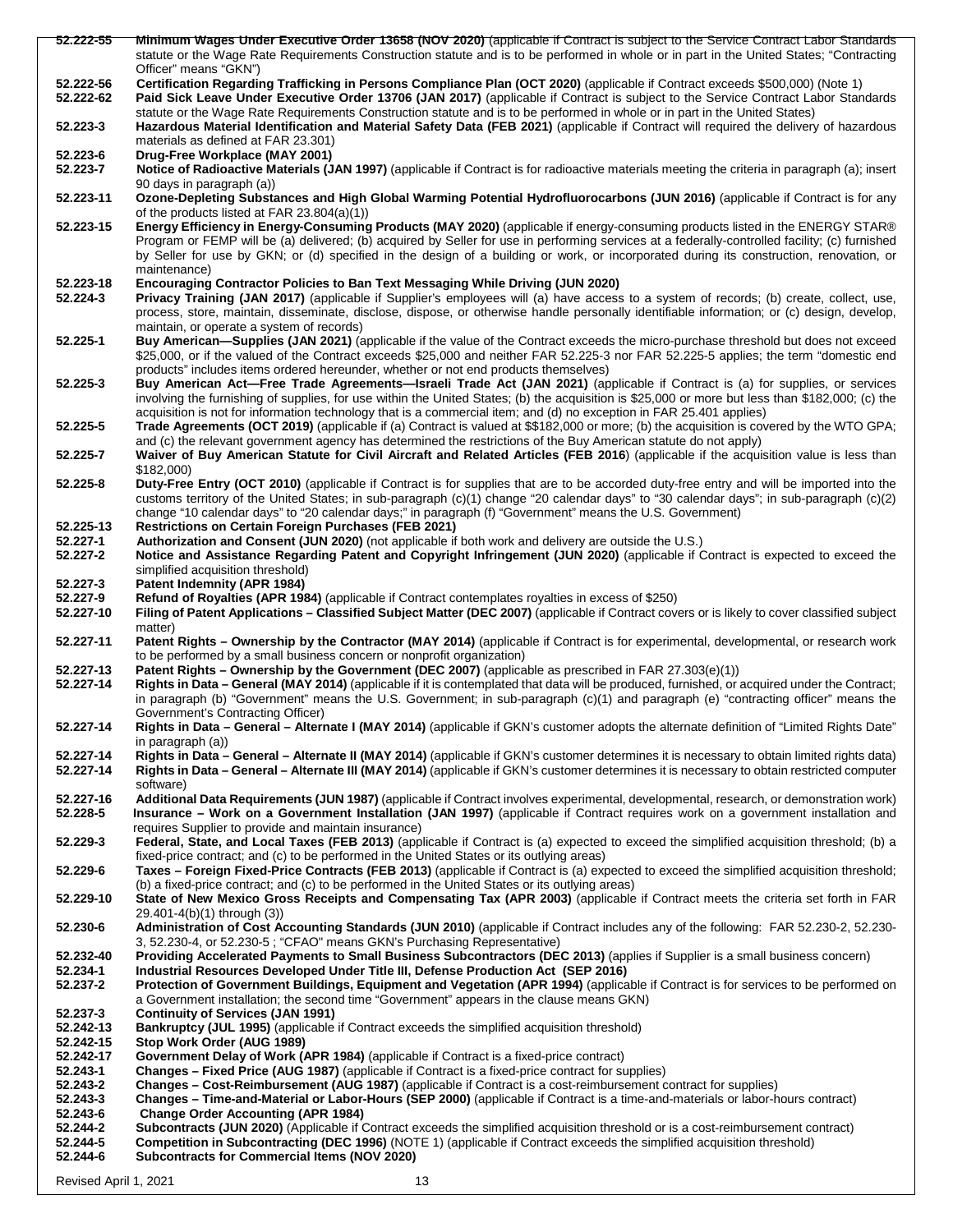| 52.245-1                     | Government Property (JAN 2017) (applicable if Contract is for any contract type set forth in FAR 45.107(a))                                                                                                                                                                                                             |
|------------------------------|-------------------------------------------------------------------------------------------------------------------------------------------------------------------------------------------------------------------------------------------------------------------------------------------------------------------------|
| 52.245-2                     | Government Installation Operation Services (unless otherwise provided, all Government and GKN furnished property is "as-is")                                                                                                                                                                                            |
| 52.245-9                     | Use and Charges (APR 2012)                                                                                                                                                                                                                                                                                              |
| 52.246-1                     | <b>Contractor Inspection Requirements (APR 1984)</b> (applicable if Contract amount is expected to be at or below the simplified acquisition<br>threshold)                                                                                                                                                              |
| 52.246-2                     | Inspection of Supplies – Fixed Price (AUG 1996) (applicable if Contract is a fixed-price contract for supplies and the Contract exceeds<br>the simplified acquisition threshold)                                                                                                                                        |
| 52.246-3                     | Inspection of Supplies - Cost - Reimbursement (MAY 2001) (applicable if Contract is a cost-reimbursement contract for supplies)                                                                                                                                                                                         |
| 52.246-4                     | Inspection of Services - Fixed Price (AUG 1996) (applicable if Contract is a fixed-priced contract for services, or supplies that involve the<br>furnishing of services)                                                                                                                                                |
| 52.246-5                     | Inspection of Services - Cost-Reimbursement (MAY 2001) (applicable if Contract is a cost-reimbursement contract for supplies or<br>services that involve the furnishing of supplies)                                                                                                                                    |
| 52.246-6                     | Inspection - Time-and-Materials and Labor-Hour (MAY 2001) (applicable if Contract is a time-and-materials or labor-hour contract)                                                                                                                                                                                       |
| 52.246-16                    | Responsibility for Supplies (APR 1984) (applicable if Contract is a fixed-price contract for supplies, services involving the furnishing of<br>supplies, or research and development)                                                                                                                                   |
| 52.247-63                    | Preference for U.S. Flag Air Carriers (JUN 2003) (applicable if Contract may involve international air transportation)                                                                                                                                                                                                  |
| 52.247-64<br>52.248-1        | Preference for Privately Owned U.S.-Flag Commercial Vessels (FEB 2006) (in sub-paragraph (c)(1) "subcontractor" means Supplier)<br>Value Engineering (JUN 2020) (applicable if Contract exceeds the simplified acquisition threshold; in sub-paragraph (c)(5) and paragraph                                             |
| 52.249-2                     | (m) "Government" means the U.S. Government)<br>Termination for Convenience of the Government (Fixed-Price) (APR 2012) (applicable if Contract is (a) a fixed-price contract; (b)                                                                                                                                        |
|                              | expected to exceed the simplified acquisition threshold; and (c) for dismantling and demolition, research and development work with an                                                                                                                                                                                  |
|                              | educational or nonprofit institution, or architect-engineer services)                                                                                                                                                                                                                                                   |
| 52.249-5<br>52.249-6         | Termination for Convenience of the Government (Educational and Other Nonprofit Institutions) (AUG 2016)<br>Termination (Cost-Reimbursement) (MAY 2004) (applicable if Contract is a cost-reimbursement contract)                                                                                                        |
| 52.249-8                     | Default (Fixed-Price Supply and Service) (APR 1984) (applicable if Contract is a fixed-price contract)                                                                                                                                                                                                                  |
|                              |                                                                                                                                                                                                                                                                                                                         |
| <b>DFARS</b>                 | <b>TITLE</b>                                                                                                                                                                                                                                                                                                            |
| 252.203-7000                 | Requirements Relating to Compensation of Former DOD Officials (SEP 2011)                                                                                                                                                                                                                                                |
| 252.203-7001                 | Prohibition on Persons Convicted of Fraud or Other Defense-Contract-Related Felonies (DEC 2008) (applicable if Contract<br>exceeds simplified acquisition threshold and GKN is prime contractor to the Government)                                                                                                      |
| 252.203-7002                 | <b>Requirement to Inform Employees of Whistleblower Rights (SEP 2013)</b>                                                                                                                                                                                                                                               |
| 252.203-7003                 | Agency Office of the Inspector General (AUG 2019) (applicable when FAR 52.203-13 applies to this Contract.)                                                                                                                                                                                                             |
| 252-203-7004                 | Display of Fraud Hotline Poster(s) (AUG 2019) (applicable in lieu of FAR 52.203-14 if Contract exceeds \$6million)                                                                                                                                                                                                      |
| 252.204-7000                 | Disclosure of Information (OCT 2016) (change "10 business days" to "15 business days")                                                                                                                                                                                                                                  |
| 252.204-7008                 | <b>Compliance with Safeguarding Covered Defense Information Controls (OCT 2016)</b>                                                                                                                                                                                                                                     |
| 252.204-7009                 | Limitations on the Use or Disclosure of Third-Party Contractor Reported Cyber Incident Information (OCT 2016) (applicable if<br>Contract is for services that include support for the U.S. government's activities related to safeguarding covered defense information                                                  |
| 252.204-7012                 | and cyber incident reporting)<br>Safeguarding Covered Defense Information and Cyber Incident Reporting (DEC 2019) (applicable if Contract will involve covered                                                                                                                                                          |
|                              |                                                                                                                                                                                                                                                                                                                         |
|                              | defense information)                                                                                                                                                                                                                                                                                                    |
| 252.204-7014                 | Limitations on the Use or Disclosure or Information by Litigation Support Contractors (MAY 2016)                                                                                                                                                                                                                        |
| 252.204-7015                 | Disclosure of Authorized Information for Litigation Support (MAY 2016)                                                                                                                                                                                                                                                  |
| 252.204-7018                 | Prohibition on the Acquisition of Covered Defense Telecommunications Equipment or Services (JAN 2021)                                                                                                                                                                                                                   |
| 252.204-7019<br>252.204-7020 | Notice of NIST SP 800-171 DoD Assessment Requirements (NOV 2020)<br>NIST 800-171 DoD Assessment Requirements (NOV 2020)                                                                                                                                                                                                 |
| 252.204-7021                 | <b>Cybersecurity Maturity Model Certification Requirements (NOV 2020)</b>                                                                                                                                                                                                                                               |
| 252.209-7004                 | Subcontracting with Firms that are Owned or Controlled by the Government of a Country that is a State Sponsor of Terrorism                                                                                                                                                                                              |
| 252.209-7009                 | (MAY 2019) (applicable if the value of the Contract is \$150,000 or more)<br>Organizational Conflict of Interest - Major Defense Acquisition Program (MAY 2019) (applicable if Contract is for systems                                                                                                                  |
| 252.211-7003                 | engineering and technical assistance for major defense acquisition programs or pre-major defense acquisition programs)<br>Item Unique Identification and Valuation (MAR 2016) (applicable if Contract is for supplies or for services involving the furnishing of                                                       |
|                              | supplies)                                                                                                                                                                                                                                                                                                               |
| 252.211-7007                 | Reporting of Government-Furnished Property (AUG 2012)                                                                                                                                                                                                                                                                   |
| 252.211-7008                 | Use of Government Assigned Serial Numbers (SEP 2010) (NOTE 1)                                                                                                                                                                                                                                                           |
| 252.215-7002                 | Cost Estimating System Requirements (DEC 2012) (applicable if Contract is awarded on the basis of certified cost or pricing data)                                                                                                                                                                                       |
| 252.219-7003                 | Small Business Subcontracting Plan (DOD Contracts) (DEC 2019) (applicable if the FAR 52.219-9 applies to this Contract)                                                                                                                                                                                                 |
| 252.222-7000<br>252.222-7002 | <b>Restrictions on Employment of Personnel (MAR 2000)</b><br>Compliance with Local Labor Laws (Overseas) (JUN 1997) (applicable if Contract is for services to be performed outside the United                                                                                                                          |
|                              | States and its outlying areas)                                                                                                                                                                                                                                                                                          |
| 252.222-7006<br>252.223-7001 | Restrictions on the Use of Mandatory Arbitration Agreements (DEC 2010) (applicable if Contract exceeds \$1 million)<br>Hazard Warning Labels (DEC 1991) (applicable if Contract requires submission of hazardous material data sheets (see FAR                                                                          |
|                              | 23.302(c))                                                                                                                                                                                                                                                                                                              |
| 252.223-7004<br>252.223-7006 | Drug-Free Work Force (SEP 1988) (applicable if Contract may require or permit a subcontractor access to a DoD installation).<br>Prohibition on Storage, Treatment, and Disposal of Toxic or Hazardous Materials - Basic (SEP 2014) (applicable if Contract may                                                          |
| 252.223-7008                 | require or permit Supplier access to a DOD installation)<br>Prohibition of Hexavalent Chromium (JUN 2013) (applicable if Contract is for supplies, maintenance and repair services, or                                                                                                                                  |
|                              | construction materials)                                                                                                                                                                                                                                                                                                 |
| 252.225-7001                 | Buy American Act and Balance of Payments Program - Basic (DEC 2017) (applicable in lieu of FAR 52.225-1; the term "domestic<br>end products" includes items ordered hereunder, whether or not end products themselves; Supplier shall promptly submit certification                                                     |
| 252.225-7002                 | to GKN if requested)<br>Qualifying Country Sources as Subcontractors (DEC 2017) (applicable if Contract includes any of the following or its alternate:                                                                                                                                                                 |
| 252.225-7007                 | DFARS 252.225-7001, 252.225-7021, or 252.225-70036)<br>Prohibition on Acquisition of Certain Items from Communist Chinese Military Companies (DEC 2018) (applicable if Contract is                                                                                                                                      |
| 252.225-7008                 | for items covered by the United States Munitions List or the 600 series of the Commerce Control List)<br>Restriction on Acquisition of Specialty Metals (MAR 2013) (applicable if Contract exceeds the simplified acquisition threshold and                                                                             |
| 252.225-7009                 | requires delivery of specialty metals as end items)<br>Restrictions on Acquisition of Certain Articles Containing Specialty Metals (OCT 2014) (applicable if Contract exceeds the<br>simplified acquisition threshold and is for items containing specialty metals; paragraph (d) and sub-paragraph (e)(1) are deleted) |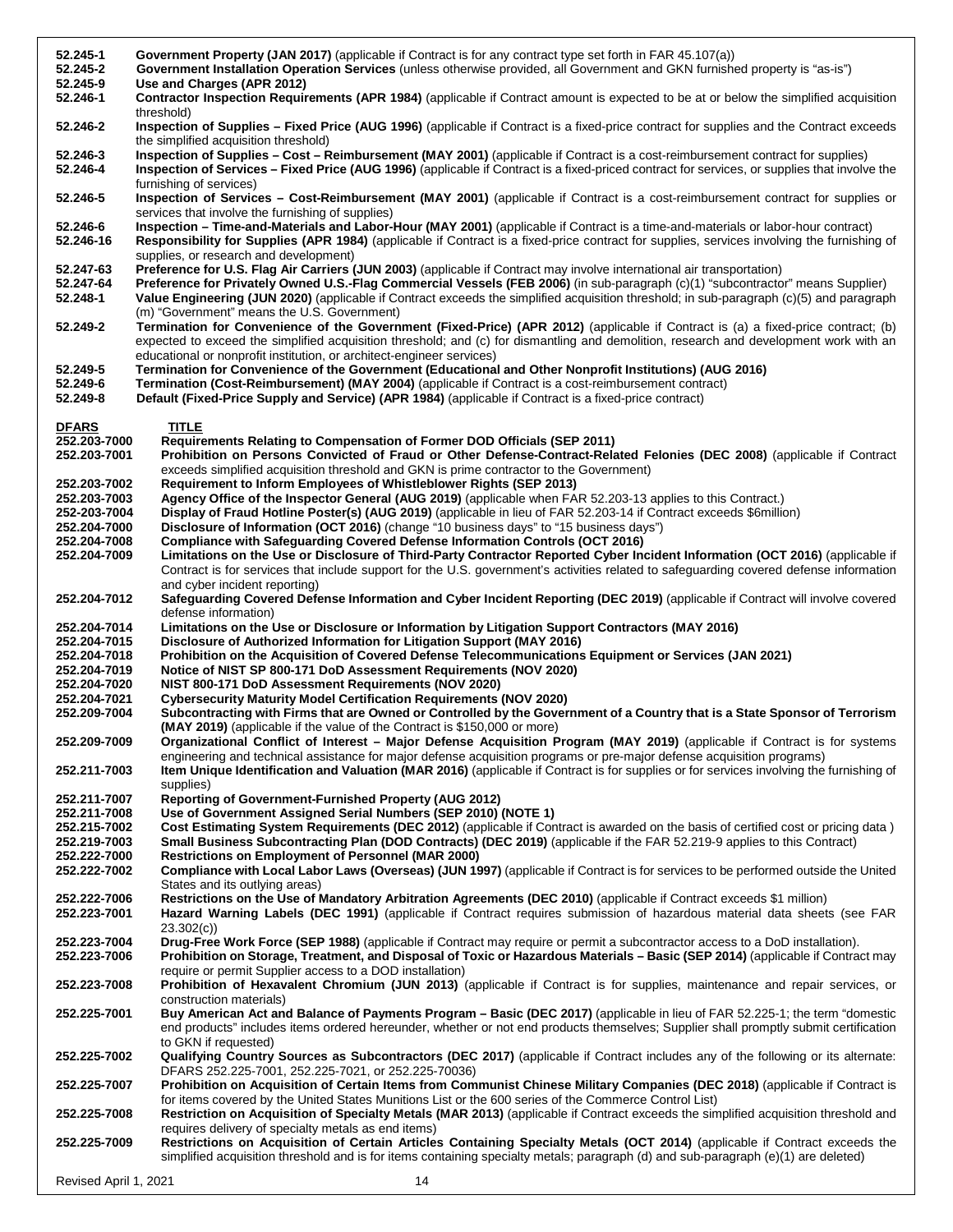| 252.225-7012<br>252.225-7013                 | <b>Preference for Certain Domestic Commodities (DEC 2017)</b><br>Duty-Free Entry (APR 2020) (applicable in lieu of FAR 52.225-8 if Contract is in support of a DOD prime contract and for components                                                                                                                                                                                                                                                                                               |  |  |
|----------------------------------------------|----------------------------------------------------------------------------------------------------------------------------------------------------------------------------------------------------------------------------------------------------------------------------------------------------------------------------------------------------------------------------------------------------------------------------------------------------------------------------------------------------|--|--|
| 252.225-7016                                 | from a qualifying country or from a non-qualifying country where the duty exceeds \$200)<br>Restriction on Acquisition of Ball and Roller Bearings (JUN 2011) (applicable if Contract is for items that contain ball or roller                                                                                                                                                                                                                                                                     |  |  |
| 252.225-7021                                 | bearings)<br>Trade Agreements - Basic (SEP 2019) (applies in lieu of FAR 52.225-5, if the World Trade Organization Government Procurement<br>Agreement applies; the term "end products" shall include the items ordered hereunder)                                                                                                                                                                                                                                                                 |  |  |
| 252.225-7025                                 | Restriction on Acquisition of Forgings (DEC 2009) (applicable if Contract is for forging items or other items that contain forging<br>items)                                                                                                                                                                                                                                                                                                                                                       |  |  |
| 252.225-7030                                 | Restriction on Acquisition of Carbon, Alloy, and Armor Steel Plate (DEC 2006) (applicable if Contract requires delivery to the<br>government of carbon, alloy, or armor steel plate that will be used in a government-owned facility or a facility under the control of the<br>Department of Defense; or if Contract requires Supplier, operating in a government-owned facility or a facility under the control of the<br>Department of Defense, to purchase carbon, alloy, or armor steel plate) |  |  |
| 252.225-7033<br>252.225-7036<br>252.225-7043 | Waiver of United Kingdom Levies (APR 2003) (applicable if Contract exceeds \$1 million with a United Kingdom firm)<br>Buy American - Free Trade Agreements - Balance of Payments Program (DEC 2017) (Alternate I applies if in prime contract)<br>Antiterrorism/Force Protection for Defense Contractors Outside the United States (JUN 2015) (applicable if Supplier will be                                                                                                                      |  |  |
| 252.225-7047                                 | performing or traveling outside the United States under this Contract)<br>Exports by Approved Community Members in Performance of the Contract (JUN 2013) (applicable if Contract may require exports<br>or transfers of qualifying defense articles in connection with deliveries under this Contract)                                                                                                                                                                                            |  |  |
| 252.225-7048                                 | <b>Export-Controlled Items (JUN 2013)</b>                                                                                                                                                                                                                                                                                                                                                                                                                                                          |  |  |
| 252.225-7052                                 | Restriction on the Acquisition of Certain Magnets, Tantalum, and Tungsten. (DEVIATION 2020-O0006) (OCT 2020)" (Applicable<br>to Purchase Orders under DoD contracts awarded after February 7, 2020 for the delivery of goods containing a covered material, unless<br>an exception in paragraph (c) of the clause applies).                                                                                                                                                                        |  |  |
| 252.226.7001                                 | Utilization of Indian Organizations, Indian-Owned Economic Enterprises, and Native Hawaiian Small Business Concerns (APR<br>2019) (applicable if Contract exceeds \$500,000)                                                                                                                                                                                                                                                                                                                       |  |  |
| 252.227-7013<br>252.227-7014                 | Rights in Technical Data - Noncommercial Items (FEB 2014) (applicable as prescribed in DFARS 227.7103-6)<br>Rights in Noncommercial Computer Software and Noncommercial Computer Software Documentation (FEB 2014) (applicable                                                                                                                                                                                                                                                                     |  |  |
|                                              | when Supplier will be required to deliver computer software or computer software documentation)                                                                                                                                                                                                                                                                                                                                                                                                    |  |  |
| 252.227-7015                                 | Technical Data - Commercial Items (FEB 2014) (applicable when Supplier will be required to deliver technical data pertaining to<br>commercial items, components, or processes)                                                                                                                                                                                                                                                                                                                     |  |  |
| 252.227-7016                                 | Rights in Bid or Proposal Information (JAN 2011)                                                                                                                                                                                                                                                                                                                                                                                                                                                   |  |  |
| 252.227-7017<br>252.227-7019                 | Identification and Assertion of Use, Release, or Disclosure Restrictions (JAN 2011) (NOTE 1)<br>Validation of Asserted Restrictions - Computer Software (SEP 2016) (applicable if Supplier will be will be furnishing computer                                                                                                                                                                                                                                                                     |  |  |
|                                              | software in the performance of Contract)                                                                                                                                                                                                                                                                                                                                                                                                                                                           |  |  |
| 252.227-7025                                 | Limitations on the Use or Disclosure of Government-Furnished Information Marked with Restrictive Legends (MAY 2013)<br>(applicable as prescribed in DFARS 227.7103-6(c), 227.7104(f)(1), or 227.7203-6(d))                                                                                                                                                                                                                                                                                         |  |  |
| 252.227-7026                                 | Deferred Delivery of Technical Data or Computer Software (APR 1988) (applicable if Contract specifies technical data that is subject<br>to deferred delivery)                                                                                                                                                                                                                                                                                                                                      |  |  |
| 252.227-7027                                 | Deferred Ordering of Technical Data or Computer Software (APR 1988) (applicable when a firm requirement for a particular data<br>item(s) has not been established prior to contract award but there is a potential need for the data)                                                                                                                                                                                                                                                              |  |  |
| 252.227-7028                                 | Technical Data or Computer Software Previously Delivered to the Government (JUN 1995) (applicable as prescribed in DFARS<br>227.7103-6(d), 227.7104(f)(2), or 227.7203-6(e))                                                                                                                                                                                                                                                                                                                       |  |  |
| 252.227-7030                                 | Technical Data – Withholding of Payment (MAR 2000) (applicable as prescribed in DFARS 227.7103-6(e)(2) or 227.7104(e)(4))                                                                                                                                                                                                                                                                                                                                                                          |  |  |
| 252.227-7033<br>252.227-7037                 | Rights in Shop Drawings (APR 1966) (applicable if Contract calls for delivery of shop drawings)<br>Validation of Restrictive Markings on Technical Data (SEP 2016) (applicable if Contract requires the delivery of technical data)                                                                                                                                                                                                                                                                |  |  |
| 252.227-7038                                 | Patent Rights - Ownership by the Contractor (LARGE BUSINESS) (JUN 2012) (applicable in lieu of FAR 52.227-11 if (a) Contract<br>is for experimental, developmental, or research work; (b) Supplier is other than a small business concern or nonprofit organization; and<br>(c) no alternative patent rights clause is used in accordance with FAR 27.303(c) or $(e)$ )                                                                                                                            |  |  |
| 252.227-7039                                 | Patents - Reporting of Subject Inventions (APR 1990) (applicable if FAR 52.227-11 applies to this Contract)                                                                                                                                                                                                                                                                                                                                                                                        |  |  |
| 252.228-7001<br>252.228-7005                 | Ground and Flight Risk (JUN 2010)<br>Accident Reporting and Investigation Involving Aircraft, Missiles, and Space Launch Vehicles (NOV 2019)                                                                                                                                                                                                                                                                                                                                                       |  |  |
| 252.229-7014                                 | Taxes - Foreign Contracts in Afghanistan (DEC 2015)                                                                                                                                                                                                                                                                                                                                                                                                                                                |  |  |
| 252.231-7000                                 | Supplemental Cost Principles (DEC 1991) (applicable if Contract is subject to the principles and procedures described in FAR<br>Subparts 31.1, 31.2, 31.6, or 31.7)                                                                                                                                                                                                                                                                                                                                |  |  |
| 252.234-7004                                 | Cost and Software Data Reporting System (NOV 2014) (applicable if Contract exceeds \$50 million)                                                                                                                                                                                                                                                                                                                                                                                                   |  |  |
| 252.235-7003                                 | Frequency Authorization – Basic (MAR 2014) (applicable if Contract requires the development, production, construction, testing, or<br>operation of a device for which a radio frequency authorization is required)                                                                                                                                                                                                                                                                                 |  |  |
| 252.237-7023                                 | Continuation of Essential Contractor Services (OCT 2010) (applicable if Contract is for essential services, as defined in sub-<br>paragraph $(a)(1)$ ).                                                                                                                                                                                                                                                                                                                                            |  |  |
| 252.239-7010                                 | Cloud Computing Services (OCT 2016) (applicable if Contract may involve cloud services)                                                                                                                                                                                                                                                                                                                                                                                                            |  |  |
| 252.239-7016                                 | Telecommunications Security Equipment, Devices, Techniques, and Services (DEC 1991) (applicable if Contract requires<br>securing telecommunications)                                                                                                                                                                                                                                                                                                                                               |  |  |
| 252.239-7018                                 | Supply Chain Risk (FEB 2019) (applicable if Contract is for information technology—whether acquired as a service or as a supply—<br>that is a covered system, is a part of a covered system, or is in support of a covered system)                                                                                                                                                                                                                                                                 |  |  |
| 252.243-7001                                 | Pricing of Contract Modifications (DEC 1991) (applicable if Contract is a fixed-price contract)                                                                                                                                                                                                                                                                                                                                                                                                    |  |  |
| 252.244-7000                                 | Subcontracts for Commercial Items and Commercial Components (DOD Contracts) (OCT 2020)                                                                                                                                                                                                                                                                                                                                                                                                             |  |  |
| 252.245-7001                                 | Tagging, Labeling, and Marking of Government Furnished Property (APR 2012) (applicable if FAR 52.245-1 applies to this<br>Contract)                                                                                                                                                                                                                                                                                                                                                                |  |  |
| 252.245-7002                                 | Reporting Loss of Government Property (JAN 2021) (applicable if FAR 52.245-1 applies to this Contract)                                                                                                                                                                                                                                                                                                                                                                                             |  |  |
| 252.245-7003                                 | Contractor Property Management System Administration (APR 2012) (applicable if FAR 52.245-1 applies to this Contract)                                                                                                                                                                                                                                                                                                                                                                              |  |  |
| 252.246-7001                                 | Warranty of Data (MAR 2014) (applicable when DFARS 252.227-7013 applies)<br>Warranty of Data - Alternate II (MAR 2014) (applicable if Contract is a firm-fixed-price contract)                                                                                                                                                                                                                                                                                                                     |  |  |
| 252.246-7001<br>252.246-7003                 | Notification of Potential Safety Issues (JUN 2013) (applicable if Contract is for (a) parts identified as critical safety items; (b) systems                                                                                                                                                                                                                                                                                                                                                       |  |  |
|                                              | and subsystems, assemblies, and subassemblies integral to a system; or (c) repair, maintenance, logistics support, or overhaul services                                                                                                                                                                                                                                                                                                                                                            |  |  |
|                                              | for systems and subsystems, assemblies, subassemblies, and parts integral to a system)                                                                                                                                                                                                                                                                                                                                                                                                             |  |  |
| 252.246-7007                                 | Contractor Counterfeit Electronic Part Detection and Avoidance System (AUG 2016) (applicable if Contract is for electronic parts                                                                                                                                                                                                                                                                                                                                                                   |  |  |
| 252.246-7008                                 | or assemblies containing electronic parts; omit introductory text)<br>Sources of Electronic Parts (MAY 2018) (applicable if Contract is for electronic parts or assemblies containing electronic parts)                                                                                                                                                                                                                                                                                            |  |  |
|                                              | Revised April 1, 2021<br>15                                                                                                                                                                                                                                                                                                                                                                                                                                                                        |  |  |